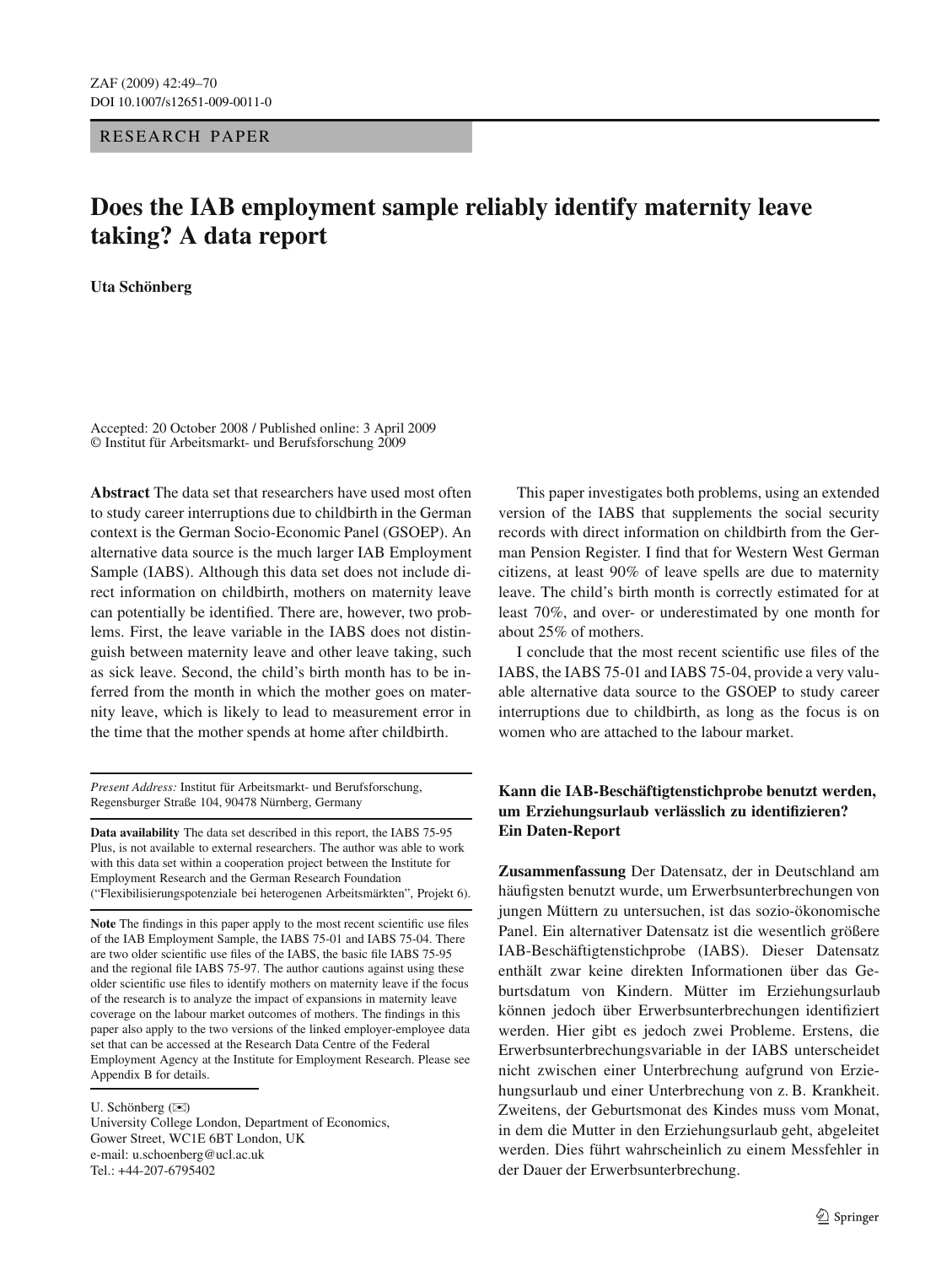Dieser Datenreport untersucht beide Probleme basierend auf einer erweiterten Version der IABS, die zusätzlich zu den Sozialversicherungsangaben der IABS direkte Informationen über das Geburtsdatum der Kinder enthält. Diese Information stammt aus den Daten der Rentenversicherung. Meine Ergebnisse für westdeutsche Frauen zeigen, dass mindestens 90% der Erwerbsunterbrechungen in der IABS Unterbrechungen aufgrund von Erziehungsurlaub sind. Außerdem wird für mindestens 70% der Mütter der Geburtsmonat des Kindes in der IABS korrekt gemessen. Für weitere 25% wird der Geburtsmonat um einen Monat unter- oder überschätzt. Mein Fazit ist, dass die neueren Scientific Usefiles der IABS, die IABS 75-01 und die IABS 75-04, eine sehr wertvolle alternative Datenquelle zum sozio-ökonomischen Panel darstellen, um Erwerbsunterbrechungen aufgrund von Erziehungsurlaub zu studieren. Allerdings muss berücksichtigt werden, dass in der IABS nur Mütter im Erziehungsurlaub, und nicht generell die Geburt eines Kindes, beobachtet wird.

#### **1 Introduction**

Researchers have long been interested in questions like: when do mothers return to work after childbirth? What is the impact of career interruptions due to childbirth on subsequent wage growth? How does parental leave legislation affect the labour supply and wages of women? These questions are highly relevant in light of the recent developments in family leave policies around the world. For instance, Germany has recently increased maternity benefits (Elterngeld) after childbirth to 67% of the net pre-birth income during the child's first year (BMFSFJ 2007). Other countries that have recently expanded maternity leave coverage include Canada (2003) and the UK (2003, 2007). The data set that has been most commonly used to address these questions in the German context is the German Socio-Economic Panel (e.g. Weber 2004; Görlich and De Grip 2007; Vlasbloom and Schippers 2003). In addition to detailed information on fertility and employment, the GSOEP contains a large array of background characteristics, such as marital status and husband's income. It suffers, however, from a small sample size.

An alternative data set that has been used to address similar questions is the IAB Employment Sample (e.g. Schönberg and Ludsteck 2008; Ejrnæs and Kunze 2006). The two most recent scientific use files are the IABS 75-01 and IABS  $75{\text -}04$ .<sup>1</sup> The IABS has several advantages over the GSOEP, the most important of which is its much larger sample size. For instance, Vlasbloom and Schippers (2003) identify 649 mothers (on maternity leave) in the GSOEP, using data from 1984 to 2000. In contrast, I was able to identify 47,703 mothers on maternity leave between 1984 and 1993 in the IABS 75-01. A further advantage of the IABS Employment Sample is that information on the employment history and wages is measured more precisely than in the GSOEP.<sup>2</sup>

One disadvantage of the IABS, compared to the GSOEP, is that the IABS does not contain direct information on childbirth. The data set does, however, include a variable that indicates an interruption of the employment relationship, so women who go on maternity leave can potentially be identified. This variable has two limitations. First, not all leave spells may be due to maternity leave. Alternative reasons include sick or disability leave. Second, since the IABS does not include direct information on childbirth, the month in which the child was born has to be inferred from the month in which the mother goes on leave. This is likely to lead to measurement error in the child's birth month and therefore in the time that mothers spend at home after childbirth. Both types of measurement error may bias findings regarding the determinants of when women return to work after childbirth, or regarding the impact of the duration of the career interruption on subsequent wage growth.

This paper investigates whether the leave variable in the most recent scientific use files of the IAB Employment Sample, the IABS 75-01 and IABS 75-04, can be reliably used to identify maternity leave. This is made possible by an extended, weakly anonymous version of the IABS 75-95. The IABS 75-95 is an older version of the IABS 75-04 that includes a 1% random sample of men and women covered by the social security system. I refer to the extended version of this data set as the IABS 75-95 Plus. This data set supplements the social security records from the IABS with information on activities during employment gaps from the German Pension Register. In particular, since 1986 the extended version has included precise information on when a woman gave birth.

I use this data set to address four questions. First, I analyze how many and which mothers go on maternity leave. Between 1987 and 1994, about 50% of mothers in Western Germany and 59% in Eastern Germany took maternity leave. The share is likely to be considerably larger for first-time mothers. Not surprisingly, taking maternity leave is substantially more common for mothers who were employed around conception, i.e. around nine months prior to childbirth (around 90%). This illustrates that the IABS cannot be used to identify childbirth in general. However, the IABS is useful if the research focus is on women who are attached to the labour market.

<sup>&</sup>lt;sup>1</sup>A detailed overview of the various versions of the IAB Employment Samples can be found in Appendix B.

 $2I$  provide a detailed comparison of the advantages of the GSOEP and the IABS in Table 11.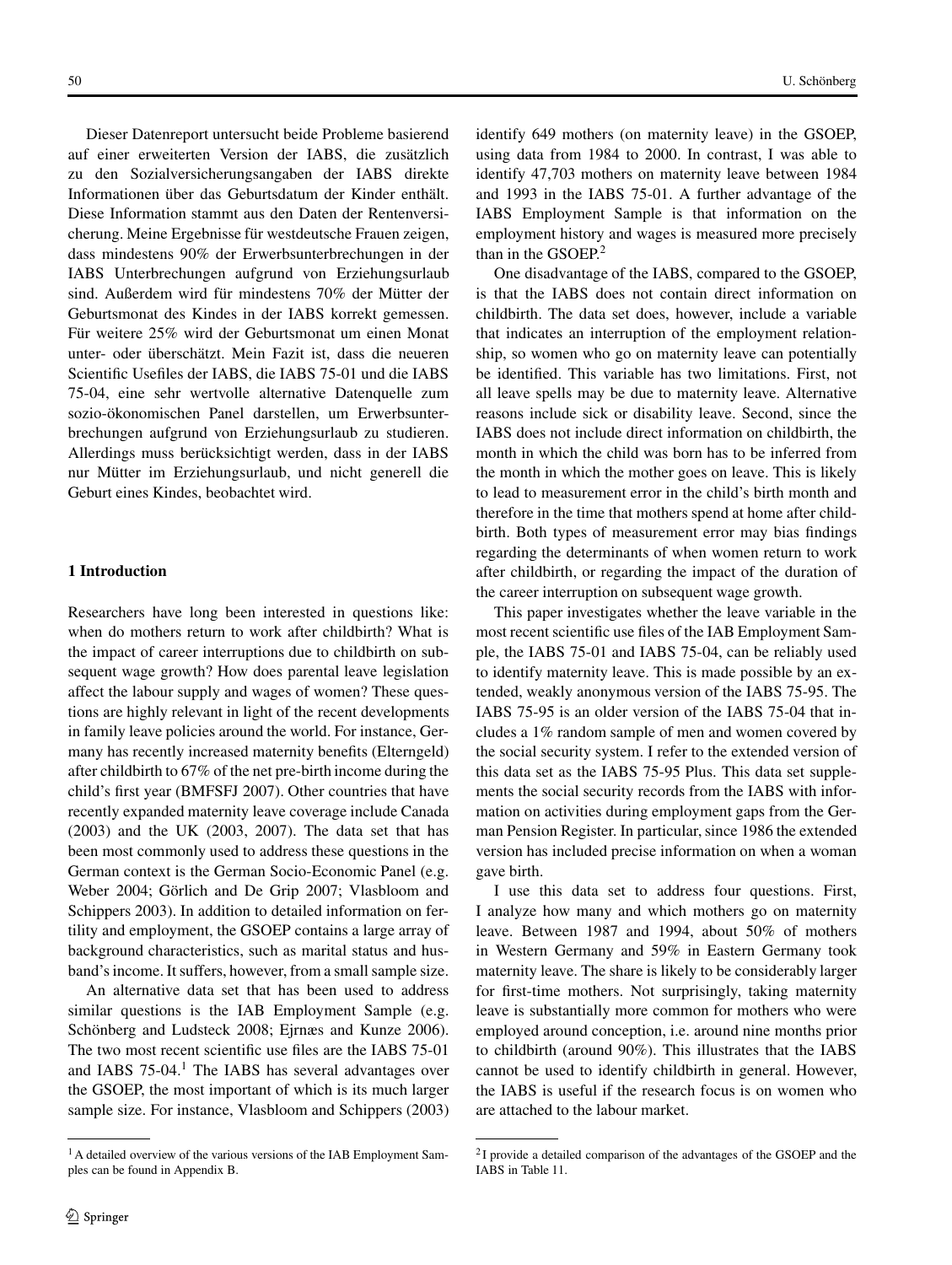Second, I analyze how many leave spells in the social security data can be linked to childbirth in the Pension Register. I show that for Western German women this is the case for at least 90% of the leave spells, but only after some sample restrictions have been imposed.

Third, I analyze how the child's month of birth that is inferred from the start of the leave spell in the social security data differs from the true month of birth in the Pension Register. I find that in most cases (70%), the two coincide. In 25% of the cases, the inferred birth month is overor underestimated by one month. Measurement error in the birth month leads to measurement error in the time which the mother spends at home before returning to work. This may be a problem for instance if one wants to evaluate the impact of maternity leave legislation on women's decisions to return to work. One may expect that an unusually large share of women return to work after exactly 36 months if the job-protection period is 36 months. Due to the particular type of measurement error in the child's birth month, however, one would also expect an especially large share 35 or 37 months after childbirth. I confirm this in Sect. 5.2.

Fourth, I directly investigate the biases that may arise due to the two types of measurement error in the IABS. I focus on two issues: women's decisions as to when to return to work after childbirth, and the impact of the duration of the career interruption on subsequent wages. I first present results using only information from the social security data that is available in the scientific use files of the IABS 75-01 and IABS 75-04. I then report the "true" results, based on the information from the Pension Register in the IABS 75- 95 Plus. Overall, the IABS and the Pension Register yield very similar findings. However, the IABS slightly underestimates the impact of education and age on the returning hazard. Probably most importantly, the IABS somewhat overestimates the cost of career interruptions.

I conclude that the most recent scientific use files of the IABS, the IABS 75-01 and IABS 75-04, provide a very valuable alternative data source to the GSOEP for studying career interruptions due to childbirth, as long as the focus is on women who are attached to the labour market.

The plan of this paper is as follows. I begin with a brief description of the expansions in parental leave coverage that have taken place in Germany since the late 1970s (Sect. 2). In Sect. 3, I describe the IABS 75-95 Plus, which is used to investigate the reliability of the leave variable in the scientific use file. Section 4 presents evidence on how many and which mothers take maternity leave. In Sect. 5, I address two sources of measurement error in the scientific use file: I first analyze how many leave spells are due to childbirth. I then turn to measurement error in the child's birth month. In Sect. 6, I investigate how a noisy measure of maternity leave in the scientific use file may bias findings regarding women's decision to stay at home, and regarding the impact of career interruptions due to childbirth on subsequent wages. I conclude in Sect. 7.

#### **2 Background: maternity leave legislation in Germany**

In this section, I briefly describe the main features of maternity leave legislation in Germany. A more detailed description can be found for instance in Schönberg and Ludsteck (2008) or Kreyenfeld (2001). Since 1968 mothers have been entitled to paid maternity leave six weeks before and eight weeks after the birth of a child. During this 'maternity protection' period, the firm is not allowed to dismiss the mother, and the mother has the right to return to a job that is comparable to the job she held before the birth.

Since the late 1970s, there have been several expansions in leave coverage. Figure 1, taken from Schönberg and Ludsteck (2008), provides a visual overview of the reforms. The first reform took place in May 1979. It increased the jobprotected maternity leave period from two to six months. This reform also turned the right to a leave of absence during the first eight weeks following childbirth into an employment ban during this period. During the first two months following childbirth, mothers received their full salary, while payment between the third and sixth month following childbirth was roughly equal to 375 Euros per month (Zmarzlik et al. 1999). This corresponds to about one third of women's average pre-birth earnings.<sup>3</sup> Only women who were employed before the birth were entitled to maternity benefits.

In January 1986, the job-protection period was increased from six to ten months and a further increase to 12 months starting in January 1988 was announced. An important component of this reform was that fathers became eligible to take paternity leave. However, the proportion of fathers taking parental leave is very small; in 2001 it was 1.6% (Engstler and Menning 2003). A further component of this reform was that all mothers, regardless of their employment status prior to childbirth, became eligible for maternity benefits. During the six weeks prior to and eight weeks following childbirth, maternity benefit remained at the level of the mother's prebirth earnings (or 300 Euros if the mother was not employed before the birth). Until December 1993, maternity benefits were equal to 300 Euros from the third to the sixth month after childbirth, irrespective of the mother's (or the father's) income prior to the birth.<sup>4</sup> This corresponds to about  $20\%$ of women's average pre-birth earnings. $3$  From the seventh month onwards, maternity benefits were means-tested and

<sup>&</sup>lt;sup>3</sup> Own calculations based on the IABS 75-01.

<sup>4</sup> In January 1994, an income cap was introduced and couples whose gross annual income exceeded approximately 70,000 Euros ( $\approx$  50,000 for singles) no longer qualified for maternity benefit between the third and sixth month after the birth of the child (Zmarzlik et al. 1999). The income cap has been reduced several times since 1994.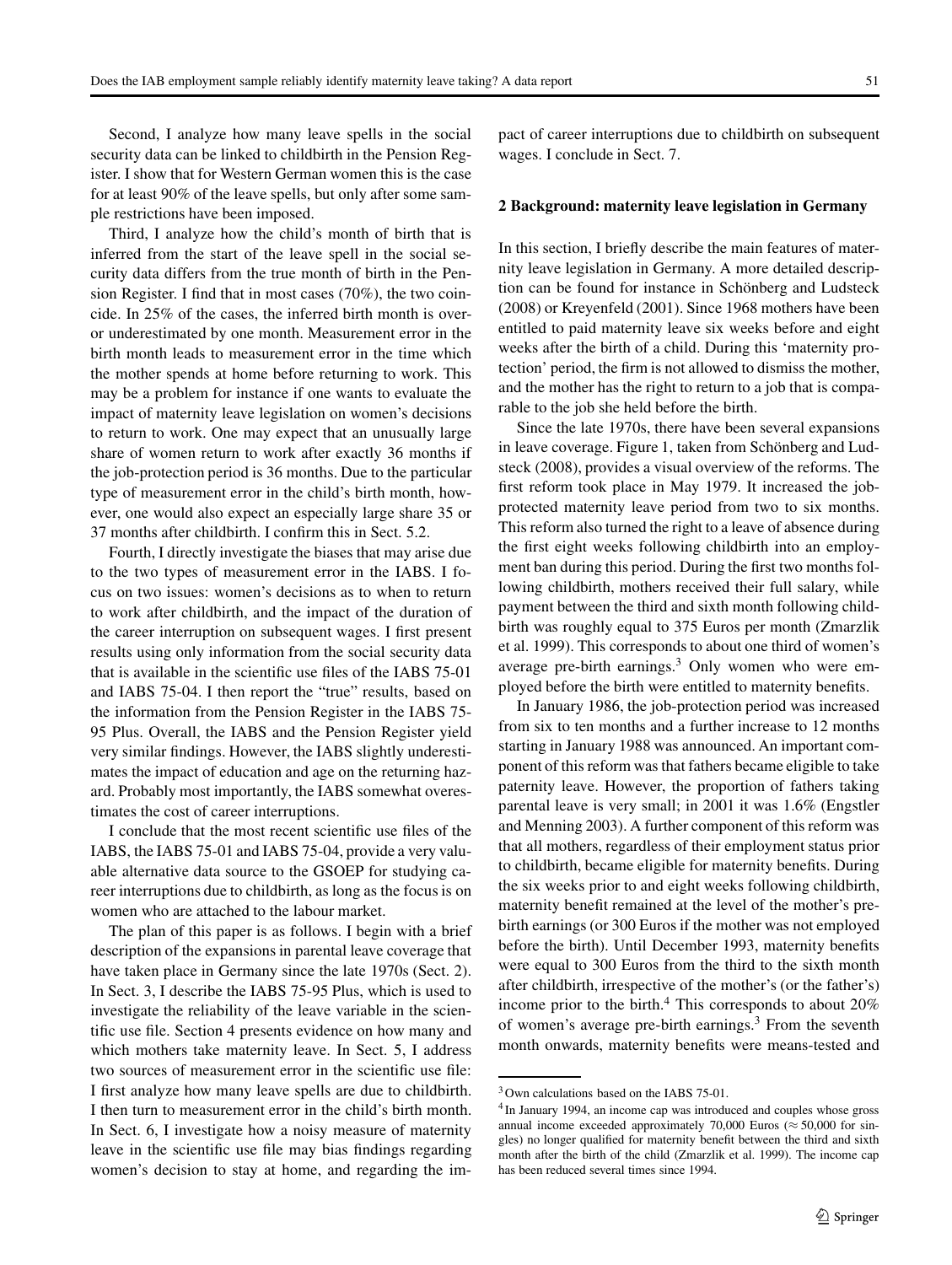

and depend on the annual net family income two years before the birth of child. The majority of women receive benefits longer than 6 months. In January 1988, maternity leave was extended from 10 to 12 months. Two further changes occurred in July 1989 and July 1990, when maternity leave was increased to 15 and 18 months, respectively.



depended on the annual net family income two years before the birth of the child. The majority of women received benefits longer than six months; in 1986, for instance, this proportion was 83.6% (Engstler and Menning 2003, BMFSFJ 2000).

In July 1989 and July 1990, the job-protected period of leave was further raised to 15 and 18 months respectively. In January 1992, the job-protected period of leave was increased from 18 to 36 months. Maternity benefit payments still ended at 18 months, but were to be extended to 24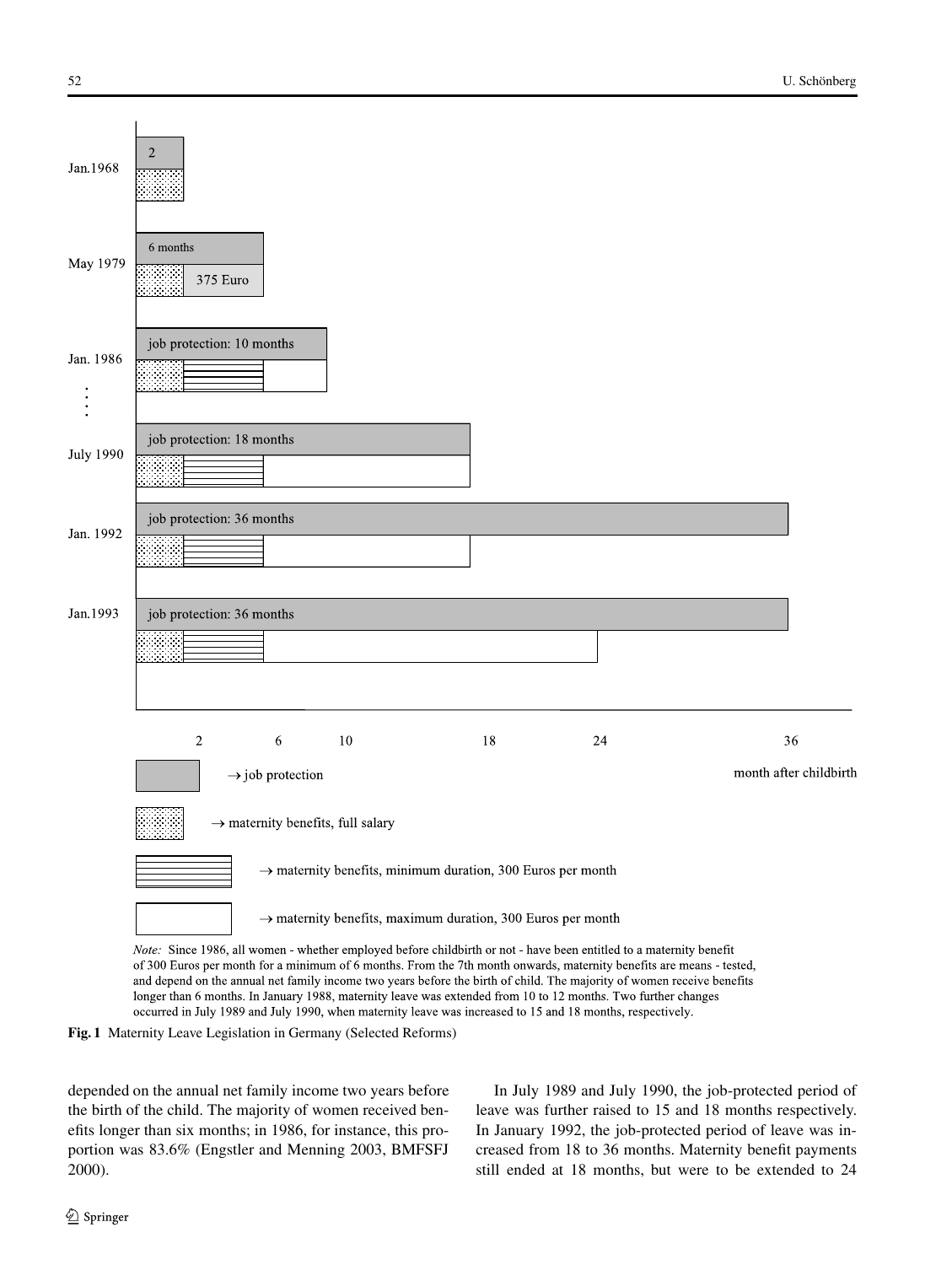months one year later. The most recent policy reform took place in January 2007. This reform increased maternity benefit to 67% of the net pre-birth income during the child's first year. If the father takes parental leave as well, benefits are paid for two additional months (BMFSFJ 2007b).

Several states, including Bavaria, Baden-Wuerttemberg, Saxony, and Thuringia, pay maternity benefits in addition to the federal benefits. For instance, since 1986, Baden-Wuerttemberg has paid 200 Euros per month for an additional 12 months, once the federal benefit has expired. Since July 1989, Bavaria has paid 250 Euros per month up until the child's second birthday, also starting with the expiration of the federal maternity benefit. Similar rules have existed in Saxony and Thuringia since 1992.

## **3 Data description and sample selection**

The analysis in this report is based on an extended, weakly anonymous version of the IABS 75-95 (Bender et al. 2000). The weakly anonymous version of the IABS 75-95 differs from the scientific use files of the IAB Employment Samples in that very few steps have been undertaken to anonymize the data. Although the findings in this paper are based on the original social security data, they apply to the most recent scientific use files of the IAB Employment Sample, the IABS 75-01 and IABS 75-04. However, I caution against using the scientific use files of the IABS 75-95 and IABS 75-97 to identify maternity leave spells if the focus of the research is to analyze the impact of maternity leave policies on mothers' labour market outcomes. Please see Appendix B for details.

The IABS 75-95 is a 1% random sample of social security records, available for the years 1975 (1992 for Eastern Germany) to 1995. The data set includes all men and women who, during this period, held at least one job for which social security contributions had to be paid.<sup>5</sup> In addition to a wide variety of background characteristics, such as age, education, industry and occupation, the data set includes precise information on wages, on when the individual switched employers, when he or she entered and left unemployment, and when he or she interrupted their current employment relationship. This information is reported by firms, and mis-reporting is subject to penalties. The data set does not contain information on the individual's activities during employment gaps. To mention only a few possibilities, a woman may be self-employed, retired, or taking care of her children.

The IABS 75-95 is extended in two ways. First, it is supplemented by information on activities during employment gaps from the German Pension Register. A detailed description of this data set with one extension and of the Pension Register can be found for instance in Wübbeke (2005a, b) or Prinz (1997).<sup>6</sup> The Pension Register includes information on career interruptions if the activities during the career interruption entitle the individual to a pension. This is currently the case for employment gaps due to military service, full-time education, sick leave, disability, child care, and the activity variable in the Pension Register therefore distinguishes between these activities. More specifically, with regard to women the extended IABS 75-95 contains precise information on their children's dates of birth. Unfortunately, prior to 1986, data on fertility is incomplete. This is because child care constitutes a pension claim only for children born after December 31 1985. Before 1986, women could voluntarily report the birth of their child to the Pension Register, while after 1986 the registration offices (*Einwohnermeldeämter*) automatically forward this information to the Pension Register. The Pension Register does not contain (direct) information on whether the mother is on leave from her employer.

Is the information on childbirth in the Pension Register (after 1986) complete? In 1986, the Pension Register recorded 4,508 births to (West) German citizens. In that year, 567,310 children were born in West Germany to German citizens.<sup>7</sup> Hence, the extrapolated number of births in the Pension Register is about 20% (4,508,000 versus 567,310) lower than the actual number of births. This is not surprising, as the IABS 75-95 only includes women who were employed and paid social security contributions at least once between 1975 and 1995. For instance children of civil servants (e.g. teachers) or self-employed mothers who were never in employment covered by social security are not recorded. Overall, the IABS Employment Samples cover approximately 77% of the workforce (Bundesagentur für Arbeit 2004), suggesting that for those women who were in employment covered by social security at least once, the information about childbirth in the Pension Register is (virtually) complete.

Unfortunately, the registration offices do not report information on the order of births. Hence, the first child observed in the data may in fact be the second or third child.

The second addition to the IABS 75-95 is that, for all women and men included in the IABS 75-95, social security records are extended to the year 2003. Hence, the extended version of the IABS 75-95 allows researchers to ob-

<sup>5</sup> Information on marginal part-time jobs that are exempt from social security contributions (i.e. jobs that (in 2008) pay less than 400 Euros per month) is included in the IAB Employment Samples from 1999 onwards only. Marginal part-time employment may be particularly common for women with young children.

<sup>6</sup>This data set with one extension of the IABS 75-95 has been used for example by Beblo and Wolf (2002), Bender et al. (2003), and Beblo et al. (2006) to analyze the impact of career interruptions on wage growth. 7Source: Federal Statistical Office, Germany.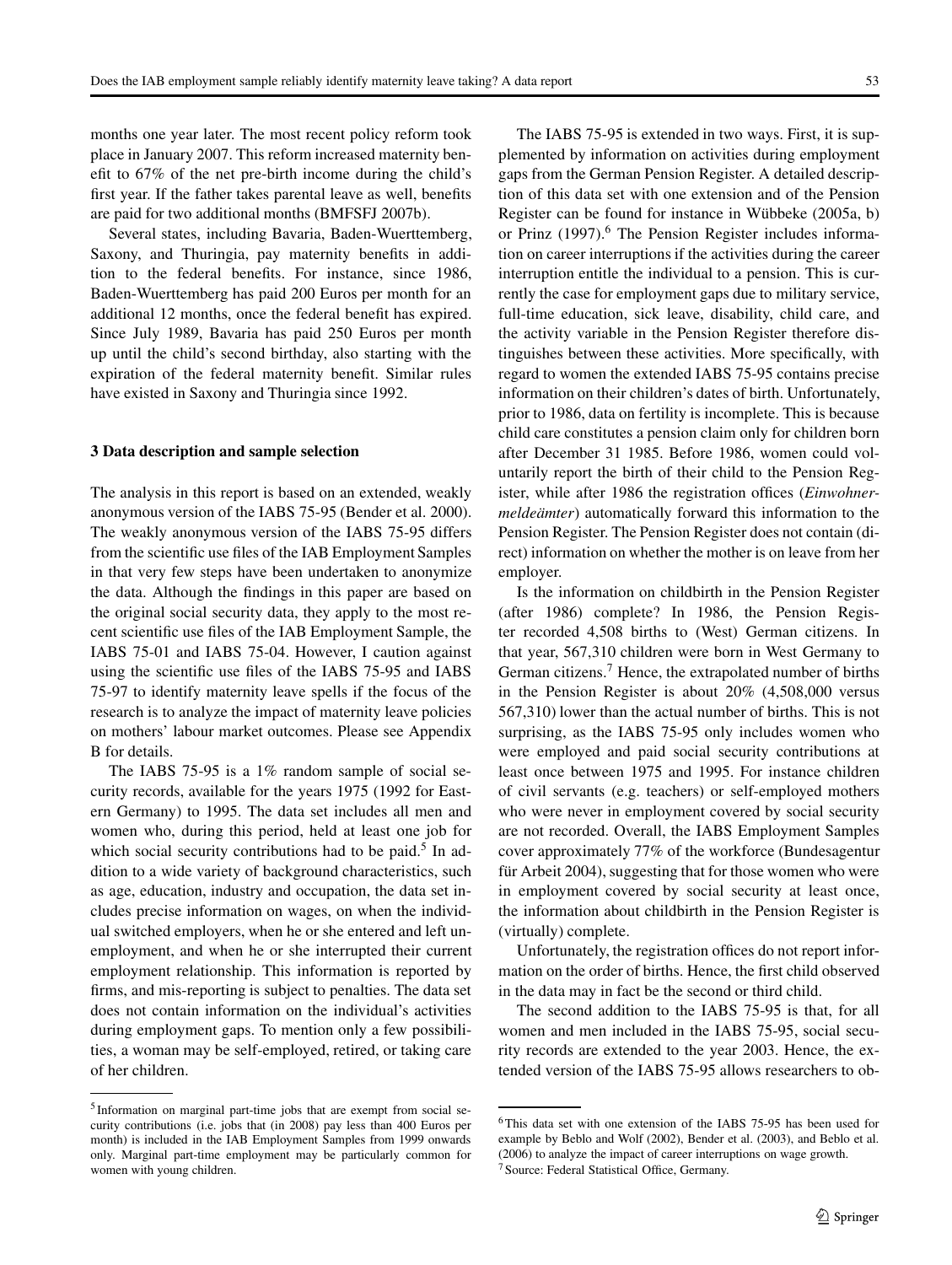**Table 1** The btyp variable in the social security data

- 1 Regular employment spell
- 2 Employer reports an interruption of the employment relationship. Employment ends on December 31, and starts January 1 the following year.
- 3 Employer does not report an interruption of the employment relationship. The wage reported is 0.
- 4 Employer reports an interruption of the employment relationship. The individual returns to the same employer.
- 5 Employer reports an interruption of the employment relationship. The individual returns to a different employer.
- 6 Employer reports an interruption of the employment relationship. The individual does not return to the labour market.
- 7 Receipt of unemployment benefits or other transfer payments.

*Note*: The table lists the definition of the btyp variable in the IABS that is used to identify career interruptions due to childbirth.

serve men's and women's employment and unemployment histories over the period from 1975 to 2003. Information on employment gaps from the German Pension Register, however, is available only up to 1995. I refer to the IABS 75-95 with two extensions as the IABS 75-95 Plus.<sup>8</sup>

The IABS contains a variable that was first used by Ejrnæs and Kunze (2006) to identify whether a woman has given birth and took maternity leave. Firms in Germany are required to report when a mother is on maternity leave because mothers are not allowed to work the first two months after childbirth. The leave variable (btyp) is created by the IAB based on information reported by the employer as to why an employment relationship was interrupted. The variable distinguishes between five values (Table 1), in addition to regular employment spells  $(btyp = 1)$  and unemployment spells ( $btyp = 7$ ). The btyp variable is equal to 2 if the employer reports the employment relationship as interrupted, and the employment relationship stops on December 31, and is continued on January 1st the following year. The btyp variable takes the value 3 if employers report a wage equal to zero, but do not report an interruption of the employment relationship. The btyp variable is equal to 4 if the employer reports the relationship as interrupted and the employee continues to work with this employer, while it is equal to 5 if the employee returns to work with a different employer. Finally, the btyp variable takes the value 6 if the employee never returns to the labour market.

Three problems may arise when using this variable to identify childbirth. First, there may be women who give birth but do not go on maternity leave. Second, not all leave spells in the IABS are due to childbirth. Other reasons why a woman may take a leave of absence from her employer include sick or disability leave. Third, since the IABS does not contain direct information on children's dates of birth, the month of the child's birth has to be inferred from the month in which the mother goes on maternity leave. This is likely to lead to measurement error in the month of birth, and therefore in the time that the mother stays at home before returning to work.

The extended version of the IABS 75-95 allows me to address each of these problems. I construct three samples to do so. Sample A consists of all women who gave birth between January 1987 and December 1994.<sup>9</sup> Here, the information on childbirth comes from the Pension Register, while the information on leave comes from the social security data of the IABS 75-95. I use this sample to analyze how many women who give birth take maternity leave.

Sample B consists of all women with at least one leave spell between January 1987 and December 1994 in the social security data of the IABS 75-95 Plus. I use this sample to analyze how many leave spells in the social security data are due to childbirth, rather than due to sick leave etc.

Sample C includes all women who gave birth between January 1987 and December 1994 according to the Pension Register and went on maternity leave according to the social security data. I use this sample to analyze the relationship between the month in which a woman goes on maternity leave and the month when she gives birth.

For Eastern German mothers, the sample is restricted to the years 1993 and 1994. A detailed description of the variables can be found in Appendix A.

### **4 How many mothers take maternity leave?**

One shortcoming of the IABS is that although it allows researchers to identify whether a woman has taken (maternity) leave, it does not identify childbirth in general. For instance, if a woman terminates her job as soon as she finds out that she is pregnant and does not take a leave of absence from her employer, one would observe an employment gap in the IABS. Similarly, if a woman goes on maternity leave for

<sup>8</sup>This data set with two extensions of the IABS 75-95 has been used by Müller (2007). She refers to the two extensions as supplements I and II.

 $9$ I exclude the first (1986) and last (1995) years of the Pension Register for the following reason. As I describe in Appendix A, I define a leave spell as being due to maternity leave if there is a birth six months before or after the start of the leave spell. This is not possible for (all) births in the first and last years of the Pension Register. There is no reason to delete these years from the analysis for researchers who work with the IABS only.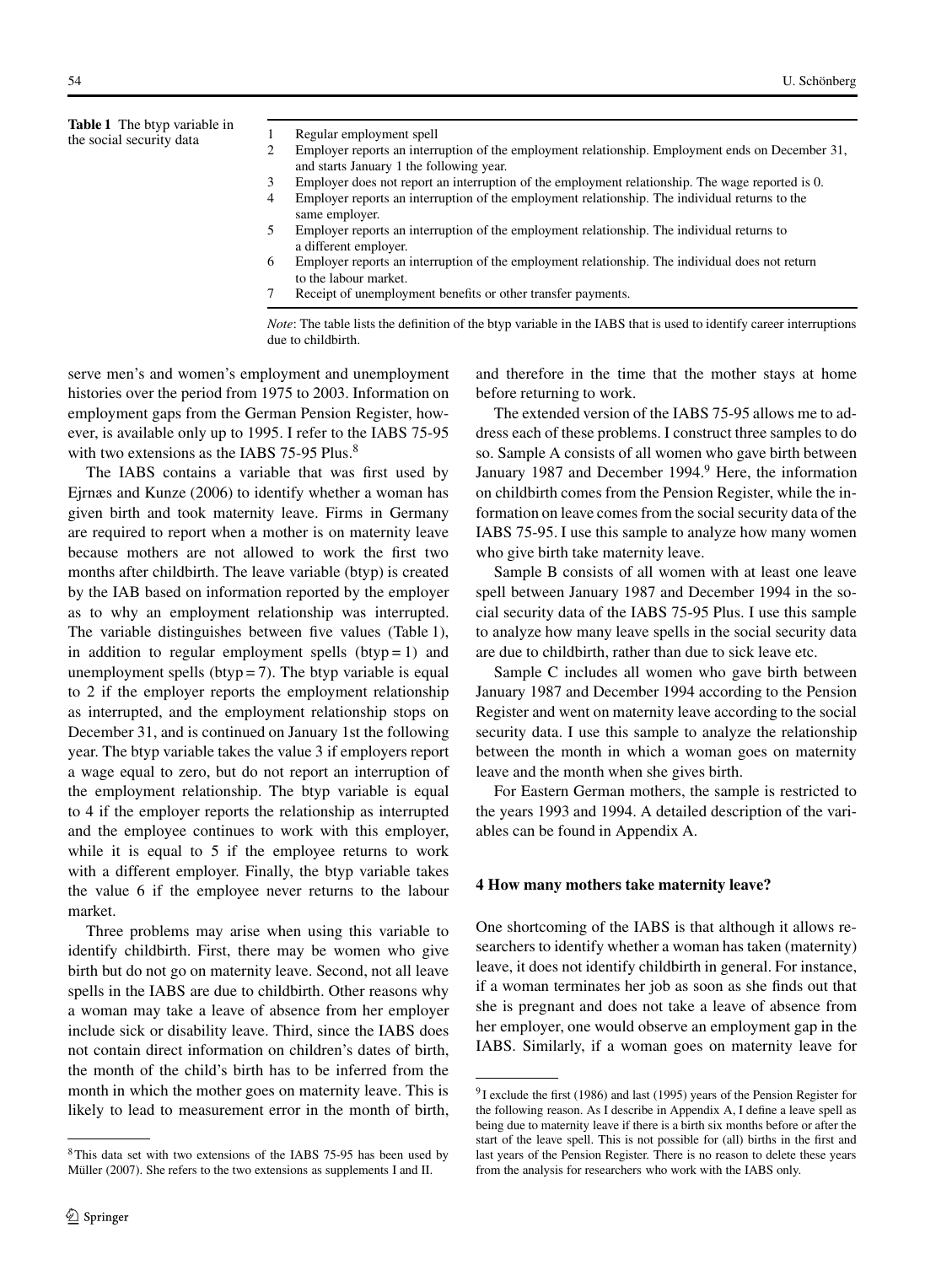her first child, and has her second child while still on leave (which is not uncommon, due to the long job-protection period in Germany), there will be no record of the birth of the second child. In this section, I analyze how many mothers go on maternity leave in Germany. The findings are based on Sample A.

The results can be found in Table 2. Columns 1 to 3 report the share of all women who take maternity leave, while columns 4 to 6 refer to women who were employed around conception, nine months prior to childbirth. The table distinguishes between Western and Eastern Germans, as well as between women of German and foreign nationality. Due to the small number of observations, I have dropped women of foreign nationality in Eastern Germany from the sample. For women in Western Germany, the share of women who take maternity leave increased from 47.8% in 1987 to 52.0% in 1994. Women of foreign nationality are somewhat less likely to go on maternity leave (about 47%), whereas in Eastern Germany taking maternity leave is more common (about 59%). These numbers may seem low. Note, however, that they refer to all births, and I will provide evidence in Table 3 that taking maternity leave is likely to be considerably more common for the first birth. It is important to bear in mind that if a mother has a second child while still on maternity leave for the first child, or while working in a marginal part-time job that is exempt from social security contributions, the IABS does not record a leave of absence for the second birth.

Not surprisingly, substantially more women take maternity leave if they were employed nine months prior to childbirth. For women in Western Germany, the share is about 90% and has remained roughly constant over time. The share is somewhat lower for women of foreign nationality and in particular for women in Eastern Germany. Table 2 also provides information on how many women are employed around conception (small number in parentheses). This is the case for about 50% of mothers in Western Germany, regardless of nationality, and about 65% of mothers in Eastern Germany.

It may seem surprising that some women who were attached to the labour market prior to giving birth do not use the option to take maternity leave, especially since taking maternity leave does not imply any obligations on the part of the mother. In particular, women on maternity leave are not required to return to their previous employer. Note, however, that since 1986 all mothers in Germany have been entitled to maternity benefit even if they were not employed prior to childbirth. Moreover, pregnant women are eligible for unemployment benefits. Hence, terminating employment soon after conception may be optimal for mothers who do not expect to return to the labour market (and to their current employer in particular) in the near future. In my sample, about one third of women who were working 9 months prior to childbirth but do not take maternity leave are observed to claim unemployment benefit prior to childbirth, and do not return to the labour market for at least six years.

|       | All          |               |        | Working 9 months prior to childbirth |               |             |  |
|-------|--------------|---------------|--------|--------------------------------------|---------------|-------------|--|
|       |              | 2             | 3      | 4                                    |               | 6           |  |
|       | West, German | West, Foreign | East   | West, German                         | West, Foreign | East        |  |
| 1987  | 47.82%       | 48.74%        |        | 88.94%                               | 90.08%        |             |  |
|       | 4,724        | 238           |        | $(50.55\%)$                          | $(50.84\%)$   |             |  |
| 1988  | 49.54%       | 45.42%        |        | 88.53%                               | 87.50%        |             |  |
|       | 5,055        | 251           |        | $(52.42\%)$                          | $(44.80\%)$   |             |  |
| 1989  | 49.73%       | 43.51%        |        | 89.54%                               | 83.69%        |             |  |
|       | 4,977        | 285           |        | $(52.62\%)$                          | $(49.65\%)$   |             |  |
| 1990  | 51.31%       | 45.85%        |        | 89.90%                               | 84.78%        |             |  |
|       | 4,968        | 277           |        | $(53.20\%)$                          | $(50.00\%)$   |             |  |
| 1991  | 54.21%       | 43.49%        |        | 89.68%                               | 80.45%        |             |  |
|       | 4,874        | 269           |        | $(55.46\%)$                          | $(49.81\%)$   |             |  |
| 1992  | 54.64%       | 49.25%        |        | 89.02%                               | 83.69%        |             |  |
|       | 4,989        | 266           |        | $(55.68\%)$                          | $(53.00\%)$   |             |  |
| 1993  | 55.04%       | 48.45%        | 58.11% | 90.40%                               | 78.89%        | 81.10%      |  |
|       | 4,809        | 322           | 518    | $(54.81\%)$                          | $(56.07\%)$   | $(63.32\%)$ |  |
| 1994  | 52.01%       | 49.65%        | 59.44% | 90.38%                               | 86.81%        | 79.82%      |  |
|       | 4,620        | 286           | 503    | $(54.46\%)$                          | $(51.06\%)$   | $(65.81\%)$ |  |
| Total | 51.79%       | 46.78%        | 58.74% | 89.95%                               | 83.52%        | 80.46%      |  |
|       | 39,016       | 2,194         | 1,021  | $(53.45\%)$                          | $(51.43\%)$   | $(64.55\%)$ |  |
|       |              |               |        |                                      |               |             |  |

**Table 2** How many women take maternity leave?

*Note*: The table reports the share of mothers who take maternity leave. Columns 1 to 3 refer to all mothers, and columns 4 to 9 refer to mothers who were employed 9 months prior to childbirth. Here, the share in parentheses displays the share of mothers who were employed 9 months prior to childbirth. The findings are based on Sample A.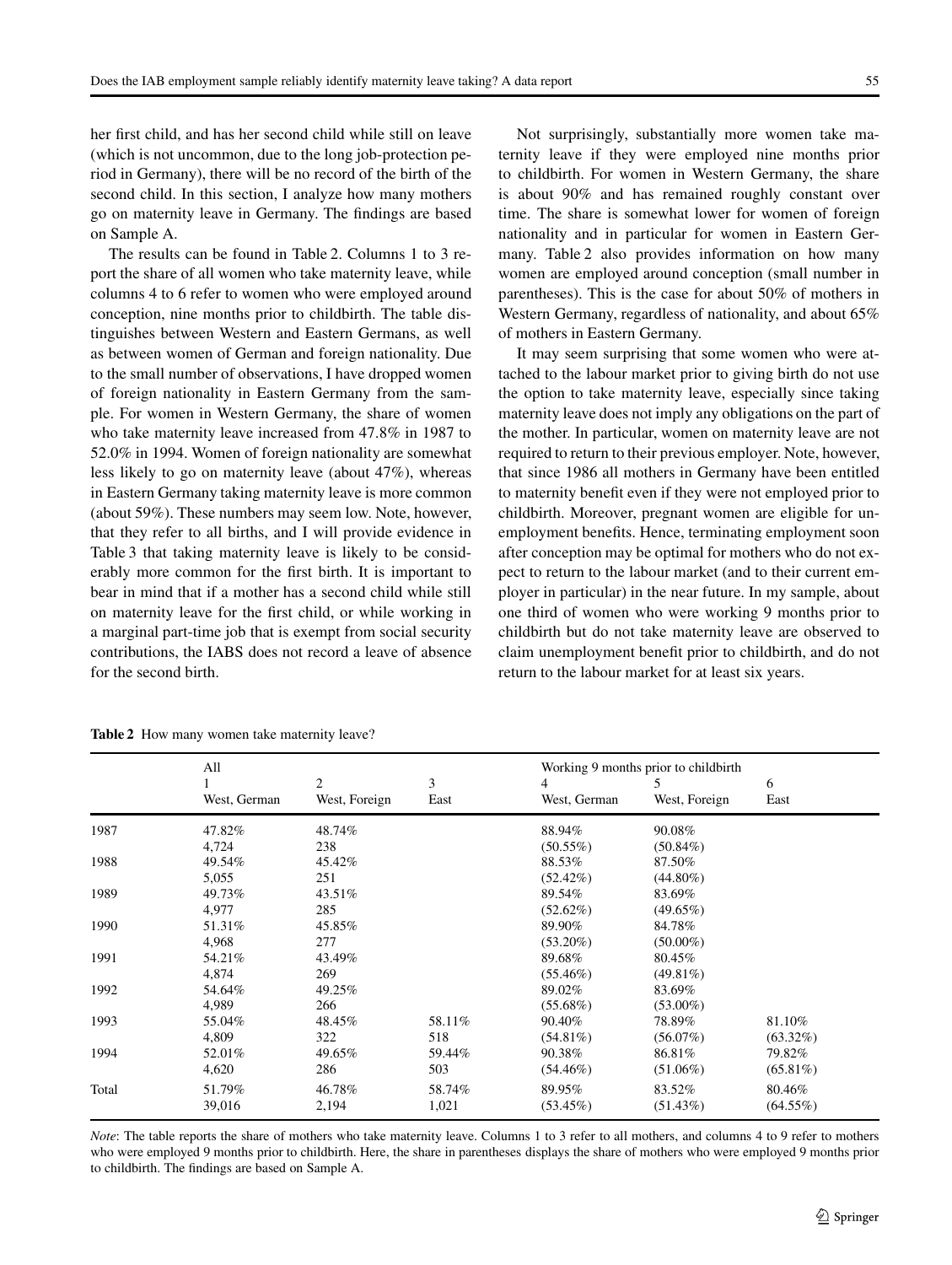**Table 3** The determinants of taking maternity leave (dependent variable: 1 if mother takes maternity leave)

|                      | All<br>1 | West, Germans<br>2 | West, Foreigners<br>3 | East<br>4 |
|----------------------|----------|--------------------|-----------------------|-----------|
|                      | 42,706   | 39,015             | 2,180                 | 1,021     |
| East                 | 0.031    |                    |                       |           |
|                      | (0.014)  |                    |                       |           |
| Foreign              | 0.022    |                    |                       |           |
|                      | (0.017)  |                    |                       |           |
| Age                  | 0.044    | 0.103              | 0.058                 | 0.169     |
|                      | (0.006)  | (0.006)            | (0.019)               | (0.036)   |
| Age <sup>2</sup>     | $-0.001$ | $-0.002$           | $-0.001$              | $-0.003$  |
|                      | (0.000)  | (0.000)            | 0.000                 | (0.001)   |
| Medium-skilled       | 0.154    | 0.167              | 0.062                 | 0.240     |
|                      | (0.007)  | (0.008)            | (0.023)               | (0.045)   |
| High-skilled         | 0.080    | 0.027              | $-0.008$              | 0.231     |
|                      | (0.012)  | (0.014)            | (0.062)               | (0.055)   |
| 2nd child            |          | $-0.368$           | $-0.167$              |           |
|                      |          | (0.005)            | (0.025)               |           |
| 3rd child            |          | $-0.456$           | $-0.198$              |           |
|                      |          | (0.006)            | (0.037)               |           |
| 4th or further child |          | $-0.486$           | $-0.194$              |           |
|                      |          | (0.006)            | (0.069)               |           |

*Note*: The table reports results from linear probability models where the dependent variable is equal to 1 if the mother takes maternity leave. The findings are based on Sample A. Robust standard errors in parentheses.

I provide more information about the determinants of taking maternity leave in Table 3. The first column pools women (mothers?) in Eastern and Western Germany. The remaining columns report results separately for women of German and foreign nationality in Western Germany and women in Eastern Germany. In addition to the variables reported, I control for the year in which the woman gives birth. Eastern German women are more likely to go on maternity leave both conditional and unconditional on pre-birth characteristics, such as education and age. This is not the case for women of foreign nationality: although overall they are less likely to take maternity leave than German nationals (Table 2), the sign reverses if one conditions on pre-birth characteristics. For both foreign and German nationals and women in Eastern and Western Germany, older mothers are more likely to go on maternity leave. With the exception of Eastern German women, the relationship between taking maternity leave and education is non-monotone, and the medium-skilled who completed an apprenticeship are most likely to take maternity leave.

For women in Western Germany, I also include indicators for birth order as additional regressors. I do not do this for Eastern German women because here fertility data is only available for the years 1992 to 1995. Note that these estimates are likely to present a lower bound for the true impact of birth order on the taking of maternity leave, since fertility data is incomplete before 1986. Nonetheless, there is a strong negative relationship between birth order and the taking of maternity leave: among German nationals, women are 36.4% less likely to take maternity leave for their second than for their first (recorded) child, and 45.0% less likely for their third child. The pattern is the same for foreign nationals, although the impact is smaller in magnitude. This suggests that the share of first-time mothers who take maternity leave is considerably larger than the overall share of 50% reported in Table 2.

#### **5 Leave spells in the IABS and maternity leave**

In this section, I address the two sources of measurement error in the social security data: first, not all leave spells may be due to childbirth; and second, the child's birth month is likely to be measured with error.

# 5.1 How many leave spells in the IABS are due to maternity leave?

One problem of the social security data is that the leave variable does not distinguish between alternative reasons for taking leave. While maternity leave (for women of childbearing age) is likely to be the most common reason, other reasons include illness, disability and military service. Next, I use the IABS 75-95 Plus to analyze how many leave spells in the IABS are due to maternity leave.

Table 4 displays the share of leave spells that are due to childbirth. The findings are based on Sample B. I report results separately for women of German and foreign nationality in Western Germany, as well as women in Eastern Germany. For women in Western Germany, I further distinguish between all leave spells and the first leave spell observed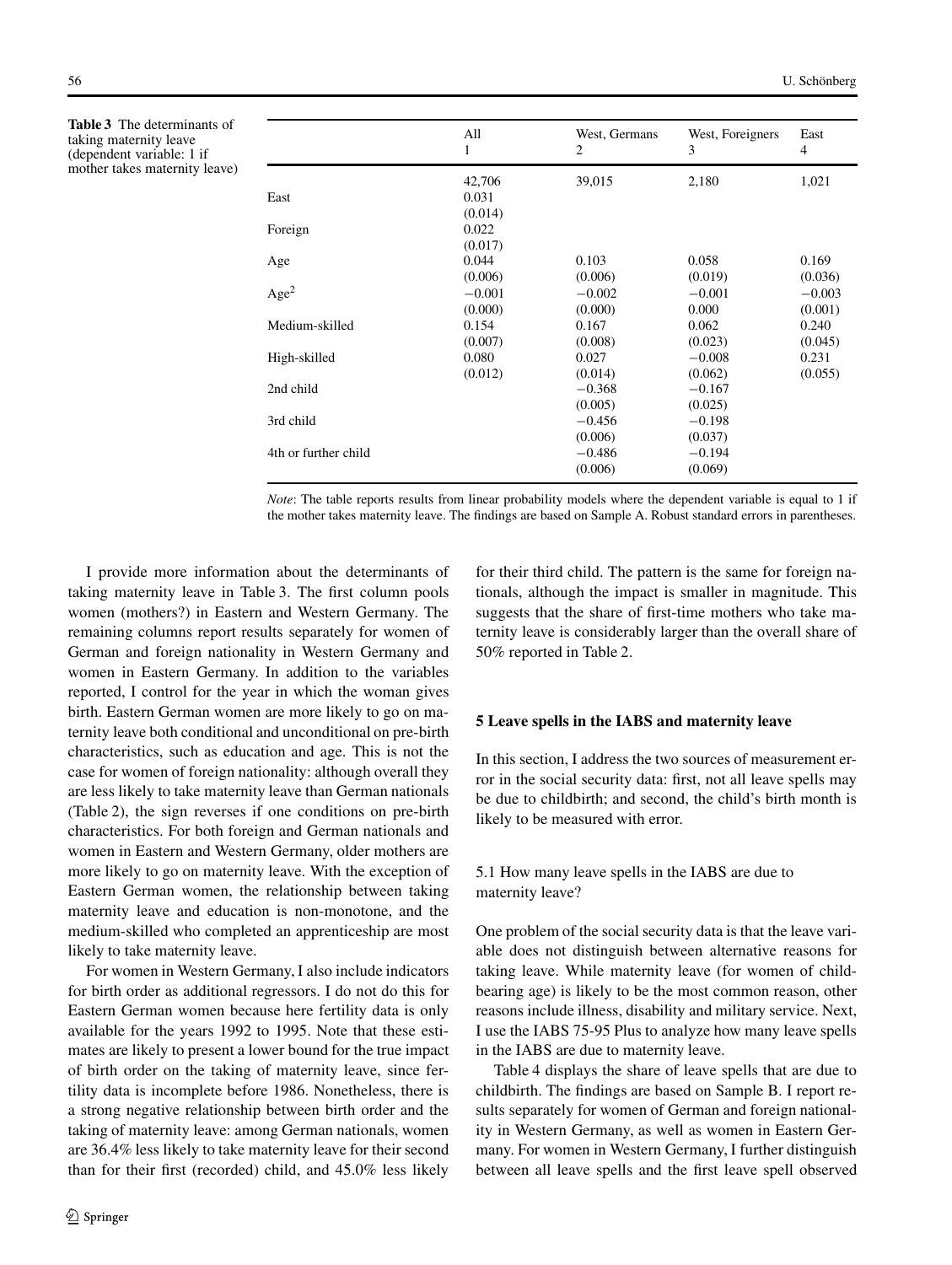|                                   | West, Germans | West, Germans, 1st spell | West, Foreigners | West, Foreigners, 1st spell | East    |
|-----------------------------------|---------------|--------------------------|------------------|-----------------------------|---------|
| No restriction                    | 55.40%        | 59.71%                   | 44.80%           | 54.93%                      | 36.12%  |
| $\boldsymbol{N}$                  | 38,984        | 25,243                   | 3,286            | 1,804                       | 1,672   |
| Age                               |               |                          |                  |                             |         |
| Between 18 and 40                 | 74.36%        | 77.55%                   | 64.92%           | 72.30%                      | 58.35%  |
| $\boldsymbol{N}$                  | 28,752        | 19,280                   | 2,218            | 1,350                       | 1.018   |
| True leave spells deleted         | 2.12%         | $2.03\%$                 | $3.00\%$         | 3.30%                       | 1.53%   |
| Between 18 and 35                 | 77.61%        | 79.93%                   | 71.81%           | 76.51%                      | 66.36%  |
| N                                 | 26,072        | 18,026                   | 1,820            | 1,192                       | 868     |
| True leave spells deleted         | 10.56%        | 9.21%                    | 11.26%           | 12.91%                      | 3.48%   |
| Plus duration of leave spell      |               |                          |                  |                             |         |
| $>2$ months                       | 84.04%        | 85.55%                   | 75.62%           | 81.48%                      | 68.82%  |
| N                                 | 23,929        | 16,184                   | 1,735            | 1,096                       | 773     |
| True leave spells deleted         | 11.53%        | 13.56%                   | 10.32%           | 13.84%                      | 7.01%   |
| $>3$ months                       | 84.80%        | 87.01%                   | 77.81%           | 83.39%                      | 70.98%  |
| $\boldsymbol{N}$                  | 21,867        | 14,876                   | 1,523            | 963                         | 696     |
| True leave spells deleted         | 17.84%        | 20.54%                   | 16.28%           | 22.35%                      | 11.27%  |
| Plus leave spell not equal to 1st | 88.74%        | 90.68%                   | 80.81%           | 86.85%                      | 78.23%  |
| N                                 | 20,879        | 14,275                   | 1,506            | 958                         | 620     |
| True leave spells deleted         | 16.96%        | 19.40%                   | 14.33%           | 18.79%                      | 11.31\% |
| Plus spell not preceded by app.   | 89.19%        | 91.35%                   | 80.85%           | 87.06%                      | 78.20%  |
| N                                 | 20,308        | 13,752                   | 1,483            | 935                         | 601     |
| True leave spells deleted         | 18.65%        | 21.84%                   | 15.14%           | 20.37%                      | 12.51%  |

**Table 4** How many leave spells are due to maternity leave?

*Note*: The table reports the share of leave spells in the IABS that can be linked to childbirth in the Pension Register, after imposing more and more restrictions. After deleting women younger than 18 and older than 40, spells that are shorter than 2 months, spells that start on the first of a month, and spells that are preceded by apprenticeship training, 89.19% of all leave spells of western German women in the IABS are due to childbirth. For women of foreign nationality and women in eastern Germany, the shares are 80.69% and 78.20% respectively. The findings are based on Sample B.

in the data.<sup>10</sup> Researchers may be interested in the latter restriction if they would like to study the return to work after the birth of the first child. It is important to bear in mind, however, that the first leave spell in the social security data is only a proxy for the first birth.

When I impose no restrictions, only 55.37% of all leave spells and 58.55% of first leave spells for Western German women are due to childbirth. For women of foreign nationality and women in Eastern Germany, the share is even smaller. The share increases by about 20 percentage points if I restrict the sample to women of child-bearing age, between 18 and 40. Of the spells deleted due to this restriction, about 2% are due to childbirth. The share of "correct" leave spells increases if the age restriction is made more stringent. For instance, when I delete women older than 35 from the sample, 71.63% of leave spells of women of foreign nationality are due to childbirth, compared to 64.80% when I delete women older than 40. However, the more stringent age restriction also increases the share of leave spells that are due to childbirth but are erroneously deleted from the sample, from about 2% to about 10%.

The remainder of this paper restricts the sample to women between 18 and 40. Depending on the research question, other researchers may prefer more stringent restrictions.

In Germany, mothers are not allowed to work eight weeks after childbirth, and may go on maternity leave six weeks before the baby is due. A second sensible restriction therefore is to delete "short" leave spells. When leave spells shorter than or equal to two months are deleted in addition to women younger than 18 and older than 40, the share of leave spells that are due to childbirth increases by roughly ten percentage points. However, note that the share of correct births that are wrongly deleted from the sample increases from about 2% to about 11%, suggesting that some maternity leave spells are shorter than two months, despite the employment ban during the first eight weeks after childbirth. Restricting the sample to spells longer than or equal to three months further increases the share of leave spells due to childbirth, but only slightly. This more stringent restriction also raises the probability of a true maternity leave spell being deleted from the sample from about 11% to about 18%. Throughout the remainder of this paper, I restrict the sample to spells longer than or equal to two months.

After these restrictions have been imposed, the share of "wrong" leave spells is considerably larger if the leave spell started in January than in any other month. This is mostly,

 $10$  I do not do this for Eastern German women since 96% of all leave spells refer to the first leave spell. This is because the social security data is only available from 1992 onwards.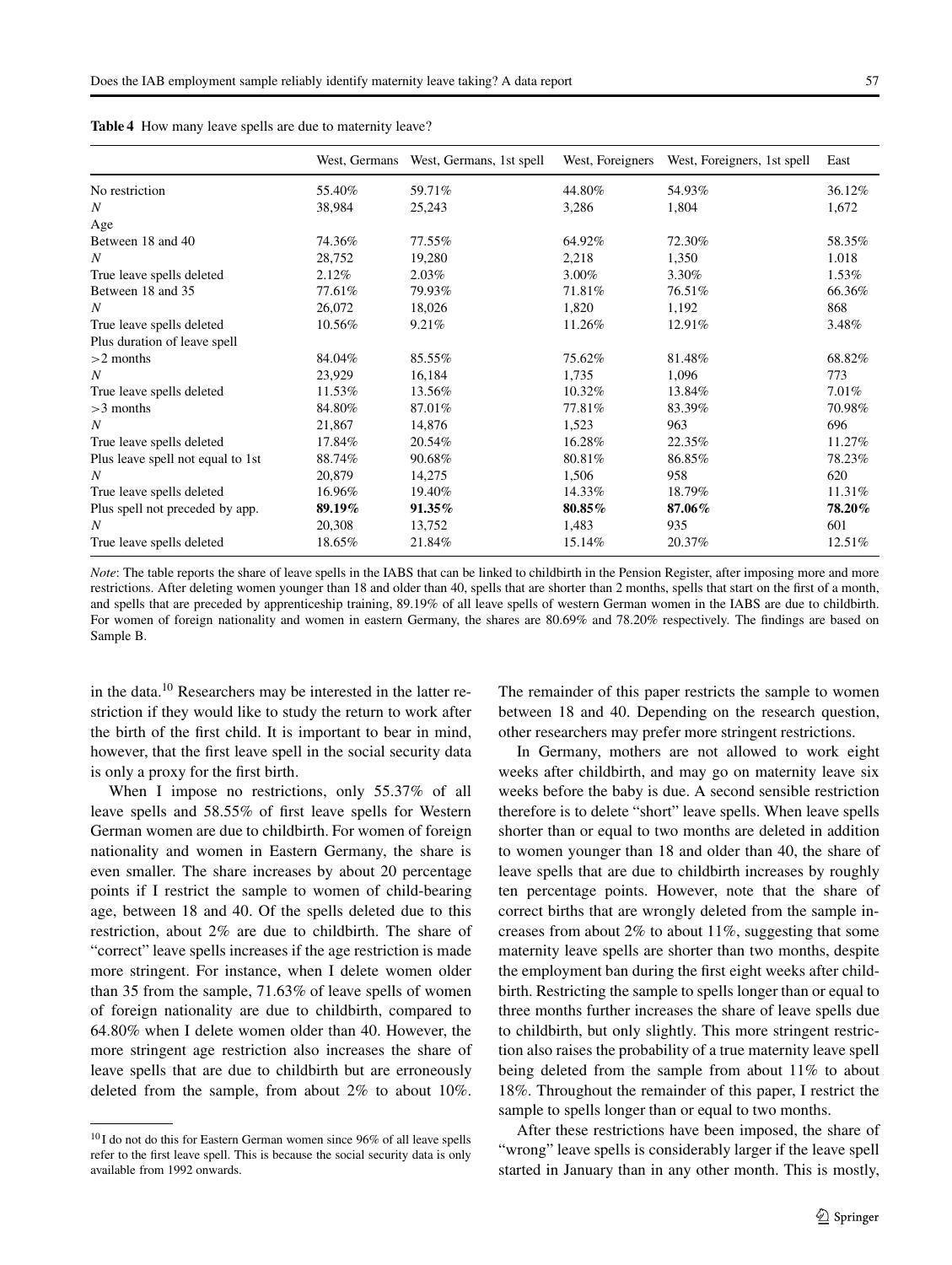#### **Table 5** Wrong leave spells

|                        | West, Germans | West, Foreigners | East      |
|------------------------|---------------|------------------|-----------|
| No restrictions        | 49.43%        | 50.00%           | $45.22\%$ |
| N                      | 17,387        | 1,814            | 1,068     |
| Preferred restrictions | 55.40%        | 52.46%           | 56.80%    |
| N                      | 2,195         | 284              | 131       |

*Note:* The table restricts the sample to leave spells in the IABS that are not due to childbirth, and reports the share of spells that can be linked to an activity other than childbirth (such as sick leave) in the Pension Register. The first row refers to all leave spells that are not due to childbirth. The second row imposes the preferred restrictions, i.e. women younger than 18 and older than 40, spells shorter than 2 months, spells that start on the first day of a month, and spells that are preceded by a spell of unemployment are deleted from the sample. The third row displays the share for spells that start on the first of a month.

but not entirely, due to leave spells for which the btyp variable takes the value 2, i.e. employment relationships which the employer reports as interrupted, and which end on December 31 and continue on January 1st the following year. This suggests that most of the spells for which the btyp variable is equal to 2 are not due to maternity leave. In addition, the share of leave spells that are not due to maternity leave is somewhat larger if the spell starts on the first of a month.

The next row of Table 4 reports the share of true leave spells after spells that start on the first of a month have been deleted. The results are similar if I delete leave spells where the btyp variable is equal to 2 instead. This restriction increases the share of leave spells due to childbirth by about five percentage points for all groups. However, it also increases the share of erroneously deleted true leave spells by about five percentage points.

As a final restriction, I delete leave spells that are preceded by a spell in apprenticeship training. The reason for this is the different maternity leave legislation for regular employees and apprentices. The final share of leave spells in the IABS that can be linked to childbirth in the Pension Register is 89.19% for Western German women for all leave spells, and 91.36% for first leave spells. The shares are up to ten percentage points smaller for women of foreign nationality and for Eastern German women.

Note that these findings treat the information in the Pension Register as the true data, and the social security data as measured with error. If the information on children's dates of birth in the Pension Register is incomplete or measured with error, then a leave spell in the social security data of the IABS could be due to childbirth, although there is no record of childbirth around the start of the leave spell in the Pension Register. The shares in Table 4 are therefore best interpreted as lower bounds for the true shares.

What explains the "wrong" leave spells in the IABS? The first row of Table 5 reports the share of erroneous leave spells for which we observe in the Pension Register an activity other than maternity leave during employment gaps. The results are based on Sample B, but restricted to leave spells that are not due to childbirth. When I impose no additional restrictions, 49.35% of leave spells for Western German women can be linked to an activity in the Pension Register. The share increases to 55.38% when I impose my preferred restrictions, i.e. when I restrict the sample to women between 18 and 40, to spells longer than two months, to spells that do not start on the first of a month, and to spells that are not preceded by a spell in apprenticeship training. By far the most common activity is sick leave (about 40%), followed by disability leave (about 9%). These figures imply that in about 5% of leave spells in the IABS (i.e.  $0.1 \times 0.5$ )<sup>11</sup>, the social security data in the IABS and the Pension Register provide inconsistent information. This may be the case either because the information in the Pension Register is incomplete, or because the IABS data contains employment interruptions that are in fact permanent separations.

## 5.2 Measurement error in the month of birth

A third shortcoming of the social security data is that the child's birth month has to be inferred from the month in which the mother goes on maternity leave. This is likely to lead to measurement error in the time which mothers spend at home after childbirth. Next, I provide evidence of this type of measurement error. The findings are based on Sample C. I additionally impose my preferred restrictions; i.e. I restrict the sample to women between 18 and 40, to spells longer than two months, to spells that do not start on the first of a month, and to spells that are not preceded by a spell in apprenticeship training.

Since in Germany mothers are allowed to go on maternity leave six weeks before the expected birth date, I approximate the child's birth month as six weeks after the mother went on leave. Table 6 reports the share of births where the birth month imputed from the IABS coincides with that observed in the Pension Register, or occurs one or two months before or after. In 69.28% of all leave spells of Western German women (column 1), the IABS measures the birth month

 $11$  I.e. around 10% of leave spells are not due to childbirth, and of those, half cannot be linked to any other reason for taking leave in the Pension Register.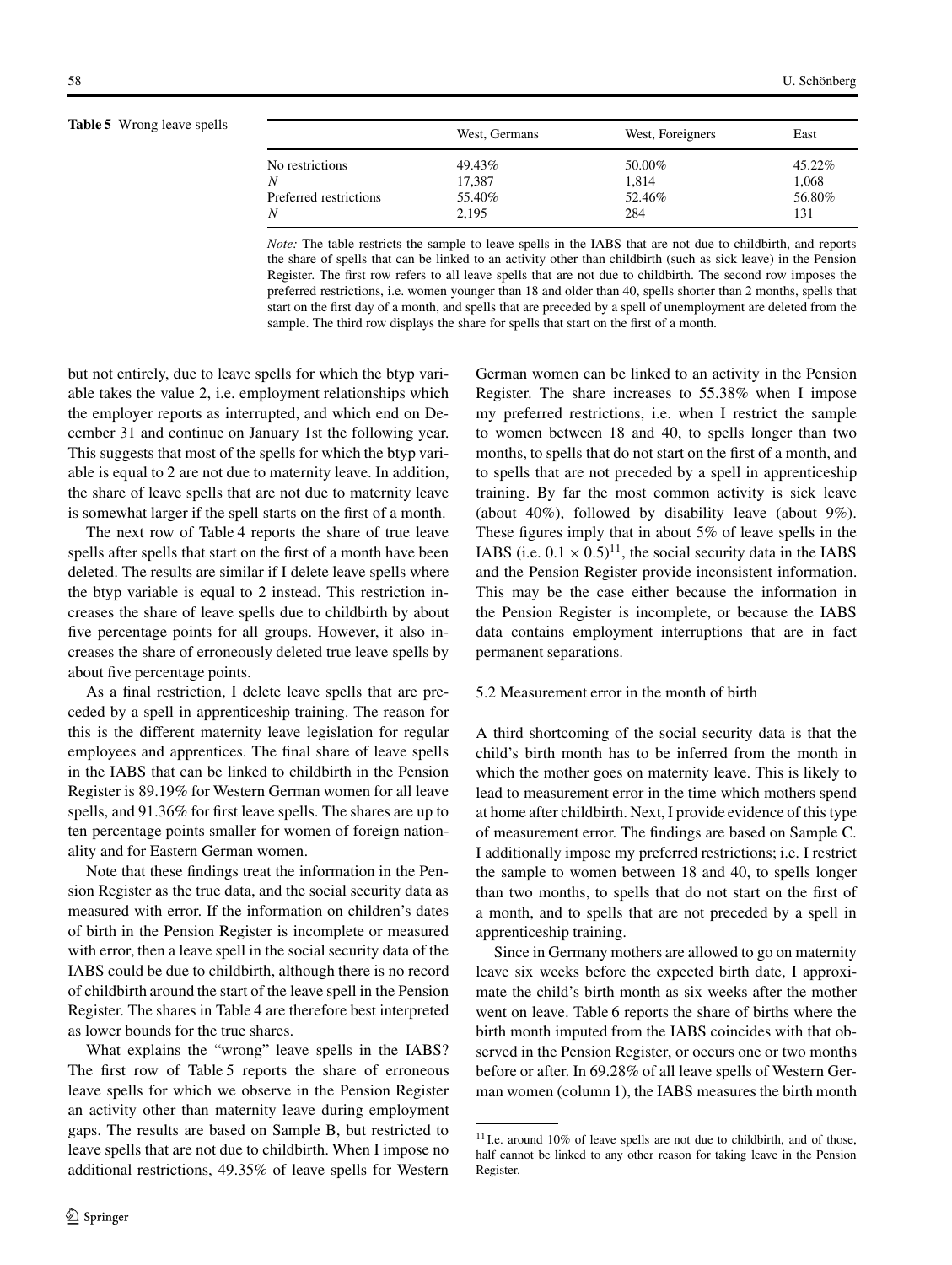|              | West, Germans | West, Germans, 1st spell | West, Foreigners | West Foreigners, 1st spell | East     |
|--------------|---------------|--------------------------|------------------|----------------------------|----------|
| $\leftarrow$ | $0.63\%$      | $0.71\%$                 | $0.48\%$         | $0.54\%$                   | $0.75\%$ |
| $-1$         | 12.37%        | $12.41\%$                | 10.53%           | 12.27%                     | 10.83%   |
| $\mathbf{0}$ | 69.28%        | 68.94%                   | 61.62%           | 61.73%                     | 70.28%   |
| $\mathbf{I}$ | 12.08%        | 12.55%                   | 12.71%           | 12.64%                     | 10.83%   |
| 2            | $2.12\%$      | 1.98%                    | $4.24\%$         | $3.97\%$                   | $1.26\%$ |
| >2           | $3.51\%$      | 3.40%                    | $10.41\%$        | 8.84%                      | $6.05\%$ |
| N            | 16,532        | 11,454                   | 826              | 554                        | 397      |

**Table 6** Measurement error in the birth month variable (birth month in the pension register minus imputed birth month in the IABS)

*Note*: The table reports the difference between the birth month observed in the Pension Register and that observed in the IABS, based on the start of the maternity leave spell. The findings are based on Sample C.

correctly. In about 12%, I either over- or underestimate the true birth month by one month. The table also reveals that I am more likely to underestimate the birth month in the IABS than to overestimate it (17.7% versus 13.0%). This is not surprising, as women who are sick during pregnancy are likely to go on leave earlier. The shares are similar in Eastern Germany (column 5), or when I consider the first spell only (column 2). However, in the IABS measurement error in the month of birth is somewhat larger for women of foreign nationality (columns 3 and 4).

I would again like to stress that these findings treat the information in the Pension Register as the true data, and the social security data as measured with error. If the information on children's dates of birth in the Pension Register is measured with error, then the imputed birth month from the IABS could be the correct birth month, although the Pension Register indicates otherwise. Consequently, the share of births for which the birth month imputed from the IABS and the birth month recorded in the Pension Register coincide is again best interpreted as a lower bound for the share of births for which the IABS measures the birth month correctly.

# **6 The consequences of using a noisy measure of maternity leave**

The analysis so far has shown that, after some appropriate restrictions have been imposed, the vast majority of leave spells in the IABS are indeed due to childbirth. However, any sample based on the IABS is likely to contain some erroneous leave spells that cannot be linked to childbirth. For Western German women, the share of erroneous leave spells is at most 10%, while it may be as large as 20% for women of foreign nationality or for women in Eastern Germany. In addition, the month in which a woman gives birth, and therefore the time she spends at home before returning to work, is measured with error in the IABS. In this section, I provide a first analysis of whether measurement error in the IABS may lead to serious biases. I concentrate on two key issues: the woman's decision as to when to return to work, and the impact of the career interruption on wages after childbirth.

# 6.1 True maternity leave spells and observable characteristics

The extent to which measurement error in the IABS biases estimates crucially depends on how it is related to observable characteristics, such as birth month, education or age. I investigate this in Tables 7 and 8. The results are based on Sample B. Additionally, I impose my preferred sample restrictions. In particular, leave spells that start on the first of a month have been dropped from the sample. Panel A of Table 7 displays the share of correct leave spells by imputed birth month. I distinguish between women in Western and Eastern Germany, between women of foreign nationality or with German citizenship, and between all spells and the first spell. For Western German women, the share of correct leave spells varies from 87.15% in May to 91.77% in September. I just fail to reject the hypothesis that the birth month has no impact on whether the leave spell is due to childbirth or not at a 10% level (*p*-value 0.103). Importantly, although on average the share of correct leave spells is somewhat smaller in May than in other months, this pattern is not observed every single year. For women of foreign nationality and Eastern German women, the variation in the share of correct leave spells across birth months is considerably larger, due to the smaller sample size. Again, there is no clear pattern across years.

In Panel B, I report results from linear probability models where the dependent variable is equal to 1 if the leave spell in the IABS can be linked to childbirth in the Pension Register. In line with the findings in Table 4, leave spells are less likely to be correct for women in Eastern Germany, whereas foreign nationality no longer has a negative impact on whether or not the leave spell in the IABS is due to childbirth. For all groups, the probability of the leave spell being due to childbirth increases with education and age, and decreases with the number of leave spells.

Table 8 presents a similar analysis, with an indicator variable for whether or not the month of birth is measured correctly as the dependent variable. The findings are based on Sample C. I again impose the following restrictions in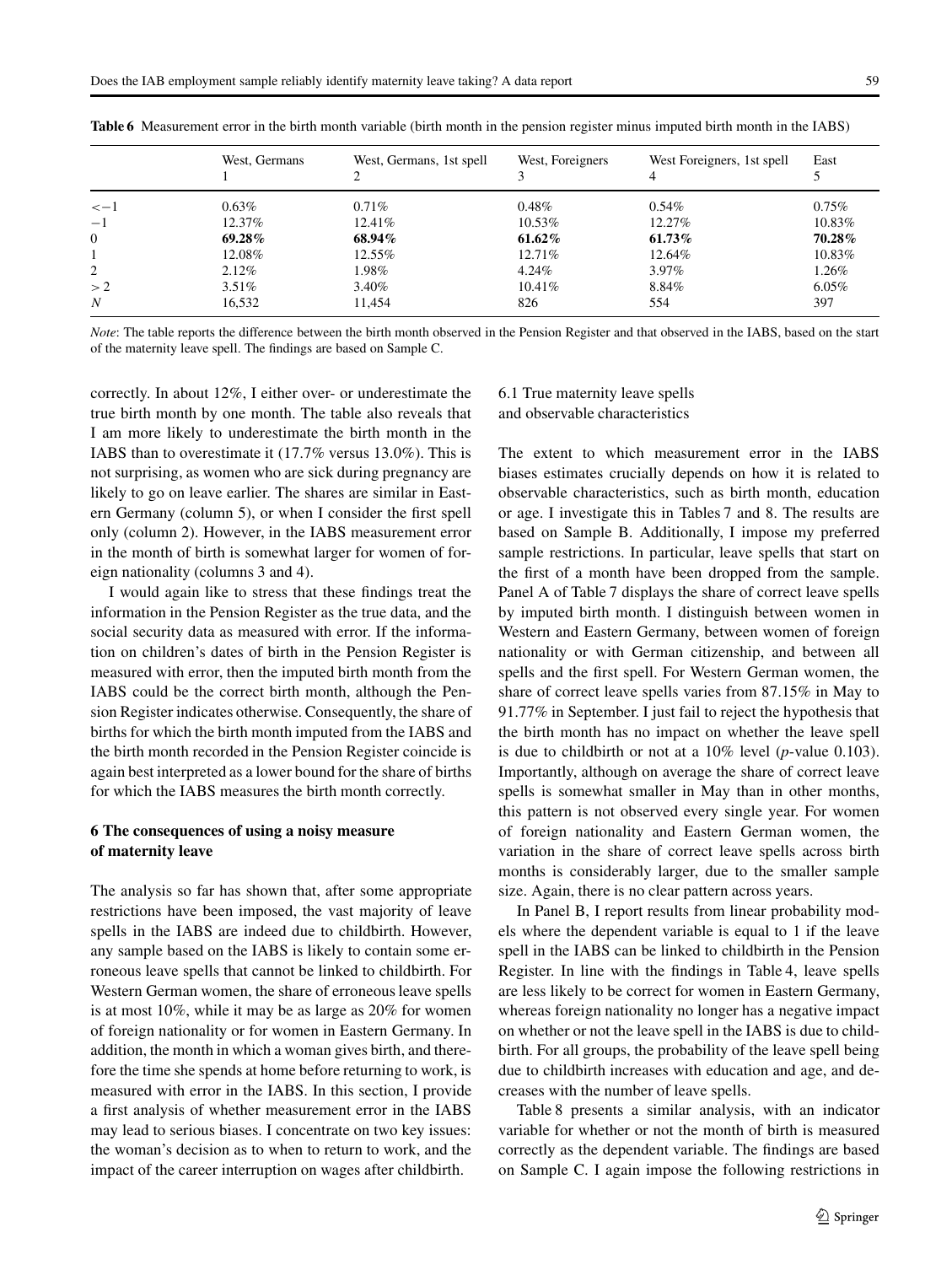| Panel A: True spells and birth month                |          |                |               |          |          |                                                                                          |           |
|-----------------------------------------------------|----------|----------------|---------------|----------|----------|------------------------------------------------------------------------------------------|-----------|
|                                                     | All      | All, 1st spell | West, Germans |          |          | West, Germans, 1st spell West, Foreigners West, Foreigners, 1st spell East               |           |
| $\mathbf{1}$                                        | 88.20%   | 90.96%         | 88.79%        | 91.34%   | 81.90%   | 89.61%                                                                                   | 83.33%    |
| $\boldsymbol{2}$                                    | 87.96%   | 91.43%         | 88.96%        | 92.11%   | 76.45%   | 86.49%                                                                                   | 84.78%    |
| 3                                                   | 89.04%   | 91.58%         | 89.80%        | 92.48%   | 81.45%   | 84.06%                                                                                   | 81.48%    |
| 4                                                   | 88.05%   | 89.62%         | 88.94%        | 90.47%   | 81.95%   | 87.18%                                                                                   | 73.47%    |
| 5                                                   | 86.05%   | 89.18%         | 87.15%        | 90.04%   | 76.56%   | 86.59%                                                                                   | 75.41%    |
| 6                                                   | 88.08%   | 89.53%         | 88.73%        | 90.25%   | 86.13%   | 88.30%                                                                                   | 67.50%    |
| $\overline{7}$                                      | 89.55%   | 91.59%         | 90.14%        | 92.20%   | 80.00%   | 83.05%                                                                                   | 89.83%    |
| 8                                                   | 89.45%   | 90.91%         | 90.39%        | 92.11%   | 83.85%   | 86.67%                                                                                   | 68.63%    |
| 9                                                   | 90.69%   | 92.69%         | 91.77%        | 93.93%   | 84.00%   | 87.78%                                                                                   | $71.15\%$ |
| 10                                                  | 90.08%   | 92.77%         | 90.37%        | 92.89%   | 87.39%   | 94.59%                                                                                   | 87.23%    |
| 11                                                  | 86.75%   | 89.73%         | 87.98%        | 90.20%   | 75.78%   | 89.39%                                                                                   | 75.00%    |
| 12                                                  | 88.01%   | 89.40%         | 88.07%        | 90.24%   | 74.80%   | 80.49%                                                                                   | 77.27%    |
| $\cal N$                                            | 22.397   | 15.277         | 20.308        | 13.752   | 1.483    | 935                                                                                      | 601       |
| $p$ -value                                          | 0.076    | 0.088          | 0.103         | 0.097    | 0.149    | 0.384                                                                                    | 0.115     |
| Panel B: Other observable pre-birth characteristics |          |                |               |          |          |                                                                                          |           |
|                                                     | All      | All, 1st spell |               |          |          | West, Germans West, Germans, 1st spell West, Foreigners West, Foreigners, 1st spell East |           |
| East                                                | $-0.115$ | $-0.097$       |               |          |          |                                                                                          |           |
|                                                     | (0.016)  | (0.016)        |               |          |          |                                                                                          |           |
| Foreign                                             | 0.000    | 0.016          |               |          |          |                                                                                          |           |
|                                                     | (0.010)  | (0.012)        |               |          |          |                                                                                          |           |
| Medium-skilled                                      | 0.072    | 0.045          | 0.075         | 0.048    | 0.027    | 0.022                                                                                    | 0.076     |
|                                                     | (0.007)  | (0.008)        | (0.007)       | (0.008)  | (0.020)  | (0.023)                                                                                  | (0.063)   |
| High-skilled                                        | 0.127    | 0.075          | 0.130         | 0.077    | 0.150    | 0.133                                                                                    | 0.052     |
|                                                     | (0.012)  | (0.014)        | (0.013)       | (0.014)  | (0.057)  | (0.053)                                                                                  | (0.084)   |
| Log-wage                                            | 0.011    | 0.038          | 0.014         | 0.042    | $-0.018$ | $-0.004$                                                                                 | $-0.043$  |
|                                                     | (0.006)  | (0.007)        | (0.006)       | (0.008)  | (0.024)  | (0.028)                                                                                  | (0.047)   |
| Age                                                 | 0.146    | 0.138          | 0.147         | 0.136    | 0.120    | 0.095                                                                                    | 0.185     |
|                                                     | (0.006)  | (0.008)        | (0.007)       | (0.008)  | (0.019)  | (0.024)                                                                                  | (0.032)   |
| Age <sup>2</sup>                                    | $-0.003$ | $-0.003$       | $-0.003$      | $-0.003$ | $-0.002$ | $-0.002$                                                                                 | $-0.004$  |
|                                                     | (0.000)  | 0.000          | 0.000         | (0.000)  | (0.000)  | (0.000)                                                                                  | (0.001)   |
| Full-time                                           | 0.025    | $-0.001$       | 0.022         | $-0.003$ | 0.079    | 0.052                                                                                    | $-0.071$  |
|                                                     | (0.006)  | (0.008)        | (0.007)       | (0.009)  | (0.027)  | (0.033)                                                                                  | (0.042)   |
| 2nd spell                                           | $-0.021$ |                | $-0.021$      |          | $-0.043$ |                                                                                          | $-0.085$  |
|                                                     | (0.005)  |                | (0.006)       |          | (0.025)  |                                                                                          | (0.102)   |
| 3rd spell                                           | $-0.090$ |                | $-0.083$      |          | $-0.180$ |                                                                                          |           |
|                                                     | (0.012)  |                | (0.013)       |          | (0.042)  |                                                                                          |           |
| 4th spell                                           | $-0.240$ |                | $-0.224$      |          | $-0.319$ |                                                                                          |           |
|                                                     | (0.030)  |                | (0.034)       |          | (0.065)  |                                                                                          |           |
| $\boldsymbol{N}$                                    | 22,219   | 15,137         | 20,226        | 13,692   | 1,400    | 868                                                                                      | 588       |

**Table 7** True maternity leave spells and observable characteristics (preferred sample restrictions)

*Note*: Panel A displays the share of leave spells in the IABS that can be linked to childbirth in the Pension Register by month of birth (in the IABS data), after imposing the preferred restrictions. The last row reports the *p*-value for the hypothesis that the birth month dummies in a linear probability model are jointly equal to zero. Panel B reports results from linear probability models where the dependent variable is equal to 1 if the leave spell in the IABS is due to childbirth. The findings are based on Sample B. Robust standard errors in parentheses.

addition to those mentioned in Sect. 3: women must be between 18 and 40, spells must be longer than two months, spells must not start on the first of a month, and spells must not be preceded by a spell in apprenticeship training. There appears to be no clear relationship between the month of birth and a correct measurement of the birth month. With the exception of women in Eastern Germany, the incidence of a correct measurement increases with education and age.

To sum up, the incidence of whether or not a leave spell in the IABS is due to childbirth is not random, but is correlated with, for instance, education, age, and the number of

 $\textcircled{2}$  Springer

the leave spell. The share of wrong leave spells is, however, not strongly correlated with the month of birth. The same holds for measurement error in the month of birth.

6.2 True versus estimated time away from work

Since several observable characteristics, such as education, help to predict both types of measurement error in the IABS, one may worry that the IABS cannot be reliably used to identify career interruptions due to childbirth. Next, I use descriptive as well as regression tools to compare the time that mothers spend at home after childbirth in the IABS (where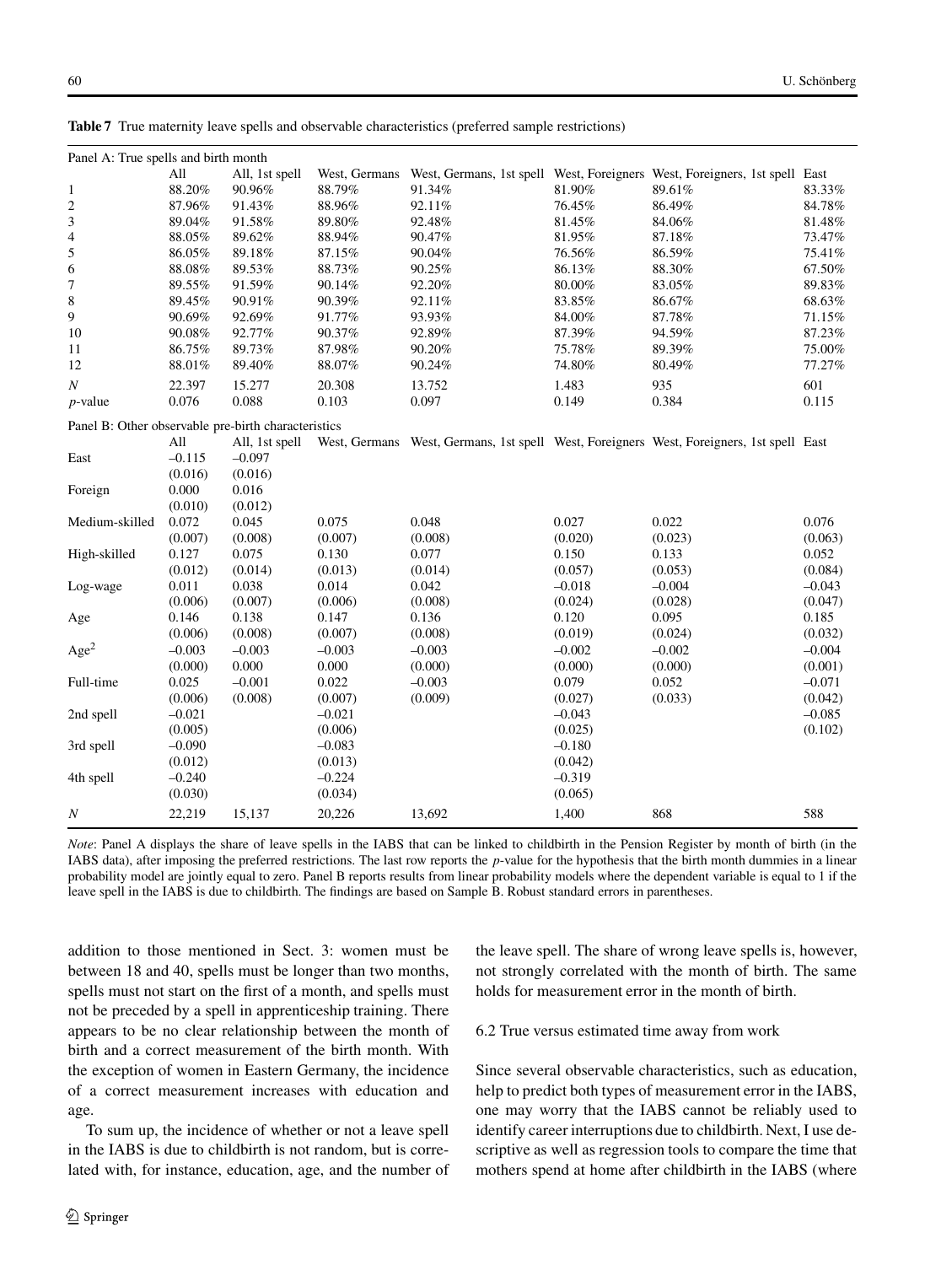|                         | Panel A: Correct birth month and birth month        |                          |                  |                             |          |
|-------------------------|-----------------------------------------------------|--------------------------|------------------|-----------------------------|----------|
|                         | West, Germans                                       | West, Germans, 1st spell | West, Foreigners | West, Foreigners, 1st spell | East     |
| $\mathbf{1}$            | 68.63%                                              | 67.79%                   | 60.27%           | 60.00%                      | 76.19%   |
| $\overline{\mathbf{c}}$ | 68.65%                                              | 69.26%                   | 51.79%           | 51.35%                      | 63.89%   |
| 3                       | 69.35%                                              | 69.73%                   | 70.77%           | 69.23%                      | 64.52%   |
| 4                       | 68.96%                                              | 67.32%                   | 66.20%           | 59.57%                      | 68.97%   |
| 5                       | 70.23%                                              | 69.02%                   | 54.29%           | 53.06%                      | 66.67%   |
| 6                       | 67.29%                                              | 67.50%                   | 60.98%           | 61.54%                      | 75.00%   |
| 7                       | 70.52%                                              | 70.78%                   | 52.73%           | 51.61%                      | 76.09%   |
| 8                       | 70.10%                                              | 69.91%                   | 62.67%           | 67.24%                      | 67.74%   |
| 9                       | 70.85%                                              | 70.18%                   | 61.33%           | 60.34%                      | 74.19%   |
| 10                      | 69.43%                                              | 68.30%                   | 65.22%           | 68.75%                      | 69.44%   |
| 11                      | 69.26%                                              | 69.46%                   | 62.12%           | 64.29%                      | 84.00%   |
| 12                      | 67.79%                                              | 67.78%                   | 68.12%           | 69.77%                      | 57.14%   |
| $\boldsymbol{N}$        | 16,532                                              | 11,454                   | 826              | 554                         | 397      |
| $p$ -value              | 0.692                                               | 0.821                    | 0.496            | 0.650                       | 0.655    |
|                         | Panel B: Other observable pre-birth characteristics |                          |                  |                             |          |
|                         | West, Germans                                       | West, Germans, 1st spell | West, Foreigners | West, Foreigners, 1st spell | East     |
| Medium-skilled          | 0.041                                               | 0.029                    | 0.107            | 0.101                       | $-0.038$ |
|                         | (0.012)                                             | (0.015)                  | (0.037)          | (0.046)                     | (0.098)  |
| High-skilled            | 0.075                                               | 0.052                    | 0.165            | 0.210                       | $-0.188$ |
|                         | (0.021)                                             | (0.025)                  | (0.096)          | (0.098)                     | (0.140)  |
| Log-wage                | 0.024                                               | 0.048                    | $-0.028$         | 0.004                       | 0.015    |
|                         | (0.010)                                             | (0.014)                  | (0.046)          | (0.060)                     | (0.074)  |
| Age                     | 0.052                                               | 0.055                    | 0.032            | 0.076                       | $-0.029$ |
|                         | (0.011)                                             | (0.013)                  | (0.040)          | (0.049)                     | (0.069)  |
| Age <sup>2</sup>        | $-0.001$                                            | $-0.001$                 | $-0.001$         | $-0.001$                    | 0.000    |
|                         | 0.000                                               | 0.000                    | (0.001)          | (0.001)                     | (0.001)  |
| Full-time               | 0.020                                               | 0.015                    | 0.044            | 0.011                       | $-0.023$ |
|                         | (0.011)                                             | (0.016)                  | (0.051)          | (0.070)                     | (0.074)  |
| 2nd spell               | 0.007                                               |                          | 0.025            |                             | $-0.139$ |
|                         | (0.009)                                             |                          | (0.044)          |                             | (0.155)  |
| 3rd spell               | 0.005                                               |                          | $-0.116$         |                             |          |
|                         | (0.018)                                             |                          | (0.074)          |                             |          |
| 4th spell               | 0.054                                               |                          | $-0.182$         |                             |          |
|                         | (0.042)                                             |                          | (0.131)          |                             |          |
| $\boldsymbol{N}$        | 16,479                                              | 11,413                   | 787              | 522                         | 388      |

**Table 8** Correct birth month and observable characteristics (preferred restrictions)

*Note*: Panel A reports the share of leave spells where the birth month imputed from the start of the leave spell in the IABS coincides with that in the Pension Register, by birth month in the IABS data. The last row reports the *p*-value for the hypothesis that the birth month dummies in a linear probability model are jointly equal to zero. Panel B reports results from linear probability models where the dependent variable is equal to 1 if the birth month in the IABS is the same as that in the Pension Register. The findings are based on Sample C. Robust standard errors in parentheses.

career interruptions due to childbirth can only be approximated) with that in the Pension Register (which includes precise information on childbirth). The findings are based on Sample B, and I impose my preferred sample restrictions. In Fig. 2a, I plot the share of women who return to work t months after childbirth in the IABS. It is important to bear in mind that throughout the time period considered, the IABS does not include information on jobs for which social security contributions do not have to be paid. Hence, if a mother accepts a so-called marginal part-time job, which is exempt from social security contributions (i.e. jobs with a monthly salary (in 2008) of less than 400 Euros), after childbirth, there is no record of this employment in the IABS. Maternity leave duration is computed as the time between the month in which the mother returns to work and the approximated month in which she gives birth (based on the month when she takes maternity leave). Hence, maternity leave duration is based on the social security data only, and can therefore be computed from the scientific use file of the IABS 75- 01 and IABS 75-04. I also plot the share when the sample is restricted to spells that are due to childbirth. Here, I include spells that start on the first of a month in the sample, since there is no economic reason for excluding them. The analysis is now based on the month of birth observed in the Pension Register, as opposed to the imputed month of birth in the IABS. Maternity leave duration is computed as the time between the month when the mother returns to work, obtained from the social security records of the IABS, and the month in which she gives birth, obtained from the Pension Register. Hence, the approximation based on the IABS contains two sources of measurement error: first, the sample includes some spells that are not due to childbirth, and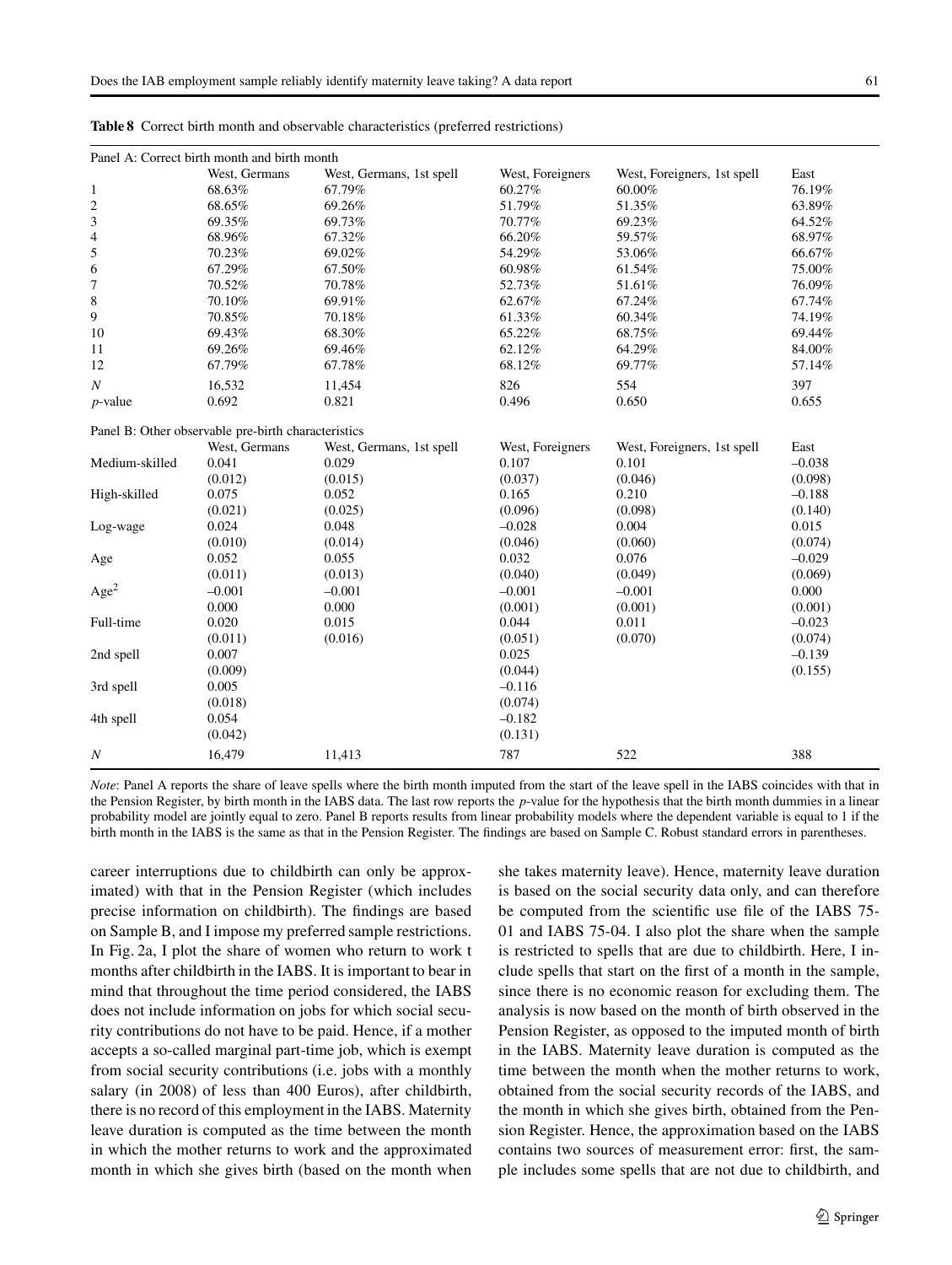

Note: The figure plots the share of mothers who return to work t months after childbirth in the IABS data, after imposing the preferred restrictions ("approximation"). It also plots the share of<br>mothers who return t months the mothe r spends at home with her child after childbirth, is measured with error, see Table 5.

approximation

 $--+--$  true, incl. 1st



Note: The figure plots Kaplan-Mayer survival estimates for the time that women spend at home after childbirth in the IABS data, after imposing my preferred restrictions ("approximation"). It also<br>plots the Kaplan-Mayer sur

**Fig. 2** True versus approximated time at home: share returning t months after childbirth (preferred sample restrictions)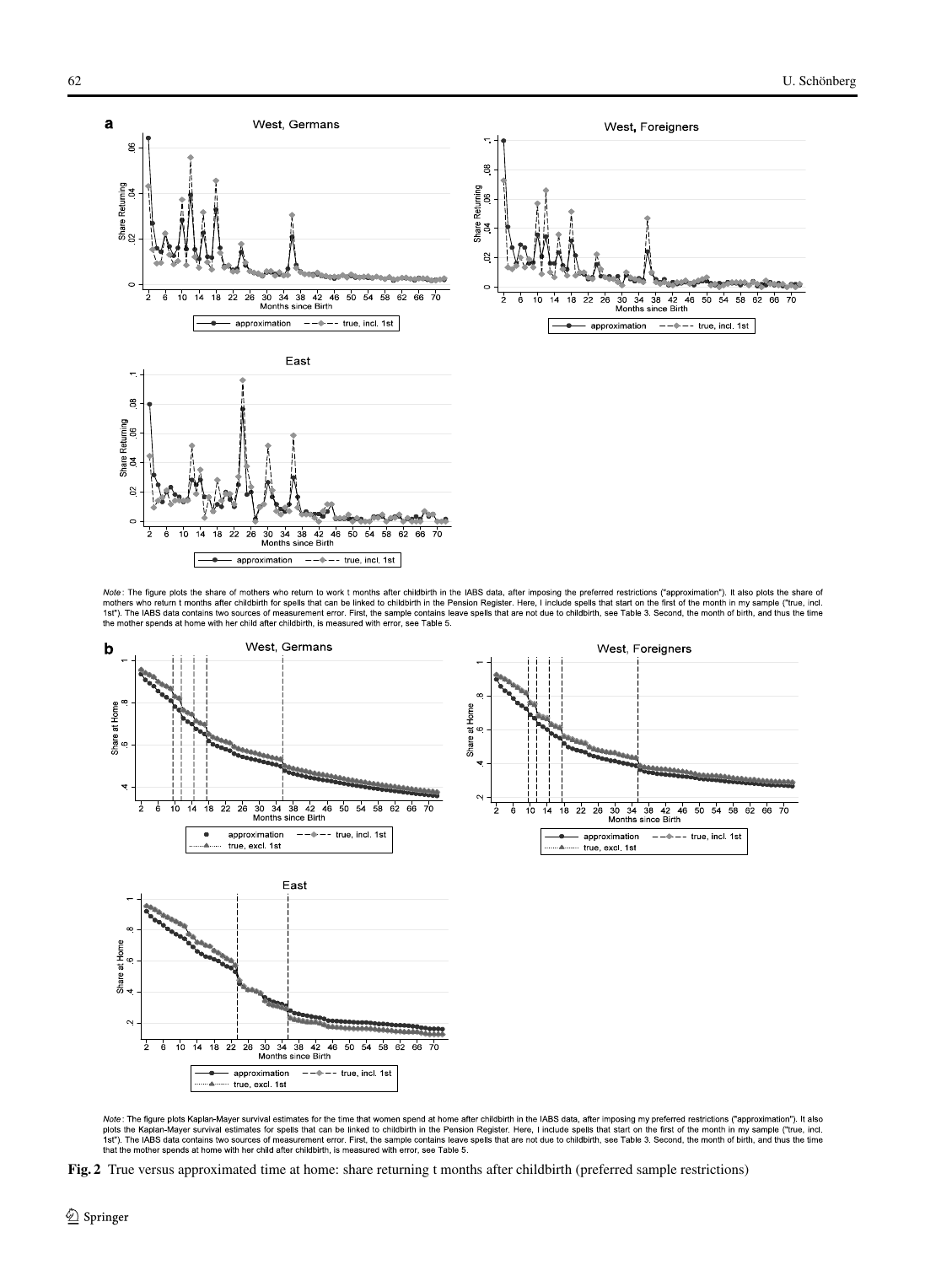second, the month of birth – and thus time at home – is measured with error.

I display the results separately for Western Germans, women of foreign nationality, and women in Eastern Germany. Clearly, the shares of mothers who return to the labour market 2, 10, 12, 15, 18, 24 and 36 months after childbirth exceed those in any other months. These dates coincide with some important dates in German maternity leave legislation. Throughout the time period considered, the job-protection period was gradually increased from ten months in 1986 to 36 months in 1992. Moreover, after two months, maternity benefit drops sharply from the full salary to 300 Euros per month, which is about 25% of the average salary. Furthermore, since 1993 (1988 in Baden-Wuerttemberg and 1989 in Bavaria), maternity benefits have been paid for 24 months, while the job-protection period is 36 months. Finally, two Eastern German states (Saxony and Thuringia) pay maternity benefits for an additional six months, which may explain the unusually large share of women returning to work 30 months after childbirth in Eastern Germany.

Clearly, the share of women returning in the 10th, 12th, *...* month is larger based on the "true" data from the Pension Register than that based on the approximated social security data in the IABS. This is expected because of measurement error in the month of birth in the IABS. The second most important difference between the true and the approximated data is that the approximated data overestimates the share of women who return to work very early, within four months after childbirth. A further inspection shows that this is because of the inclusion of leave spells that are not due to childbirth in the IABS data, rather than due to measurement error in the month of birth. That is, erroneous leave spells in the IABS tend to be shorter than leave spells that are due to childbirth.

I provide further findings in Fig. 2b, again separately for Western German women, women of foreign nationality, and women in Eastern Germany. The figure compares the Kaplan–Maier survival estimates based on the approximated IABS data with those based on the true data from the Pension Register. The figure confirms that an unusually large number of mothers return to work around the time when the job-protection or maternity benefit period ends, and this share is larger based on the Pension data than based on the IABS data. More importantly, the approximated survival curve always lies below the true survival curve, and runs roughly parallel to the true survival curve. Hence, the IABS data overestimates the share of women who return to the labour market early, within the first four months after childbirth, whereas the share of women returning later on is estimated more or less correctly.

Researchers and policy makers may also be interested in how observable characteristics, such as education, age or wages, affect women's return decision. In Table 9, I report results from (non-parametric) proportional hazard models, and compare estimates based on the approximated IABS data with those based on the Pension Register. For the Pension Register, I distinguish two samples: the first sample includes spells that start on the first of a month, while these spells are excluded in the second sample. Panel A pools women in Eastern and Western Germany and women of German and foreign nationality; Panels B to D display results for each group separately. In addition, I report results separately for all spells and first spells. The reason for this is the previous finding that the share of leave spells in the IABS that can be linked to childbirth in the Pension Register is somewhat larger for the first spell (Table 4). A coefficient of greater than 1 implies that the variable increases the hazard rate, while a coefficient of smaller than 1 implies that the variable decreases the hazard rate.

Table 9 reveals several interesting patterns. First, all of the variables have the expected signs, in both the true and the approximated data. Education, wages prior to childbirth, and working full-time prior to childbirth all increase the hazard rate, while age decreases it. Moreover, the hazard rate declines with the expansion of the maternity leave period over the sample period.

Second, the approximation based on the IABS slightly underestimates the impact of education on the hazard rate for all groups. This may be because both sources of measurement error are less severe for better educated workers. Similarly, age has a more negative impact on the hazard rate in the approximated IABS data than in the true Pension Register data; again, this could be because both types of measurement error are more severe for younger workers. The IABS data also underestimates the impact of living in Eastern Germany on the hazard rate. All of the other coefficients are very similar for the approximated IABS data and the true Pension Register data. In particular, the estimates for the impact of the leave period are almost identical for the true and the approximated data.

Third, the biases tends to be slightly larger for women of foreign nationality and for Eastern Germans than for Western German women, for whom both types of measurement error are slightly less severe. Fourth, excluding spells that start on the first of a month in the Pension Register data has very little impact on the estimates. This suggests that dropping these spells in the IABS is unlikely to pose any problems.

6.3 True versus estimated impact of time away from work on wages

Next, I compare the impact of the time spent at home after childbirth on the wage drop following childbirth in the IABS data (where career interruptions due to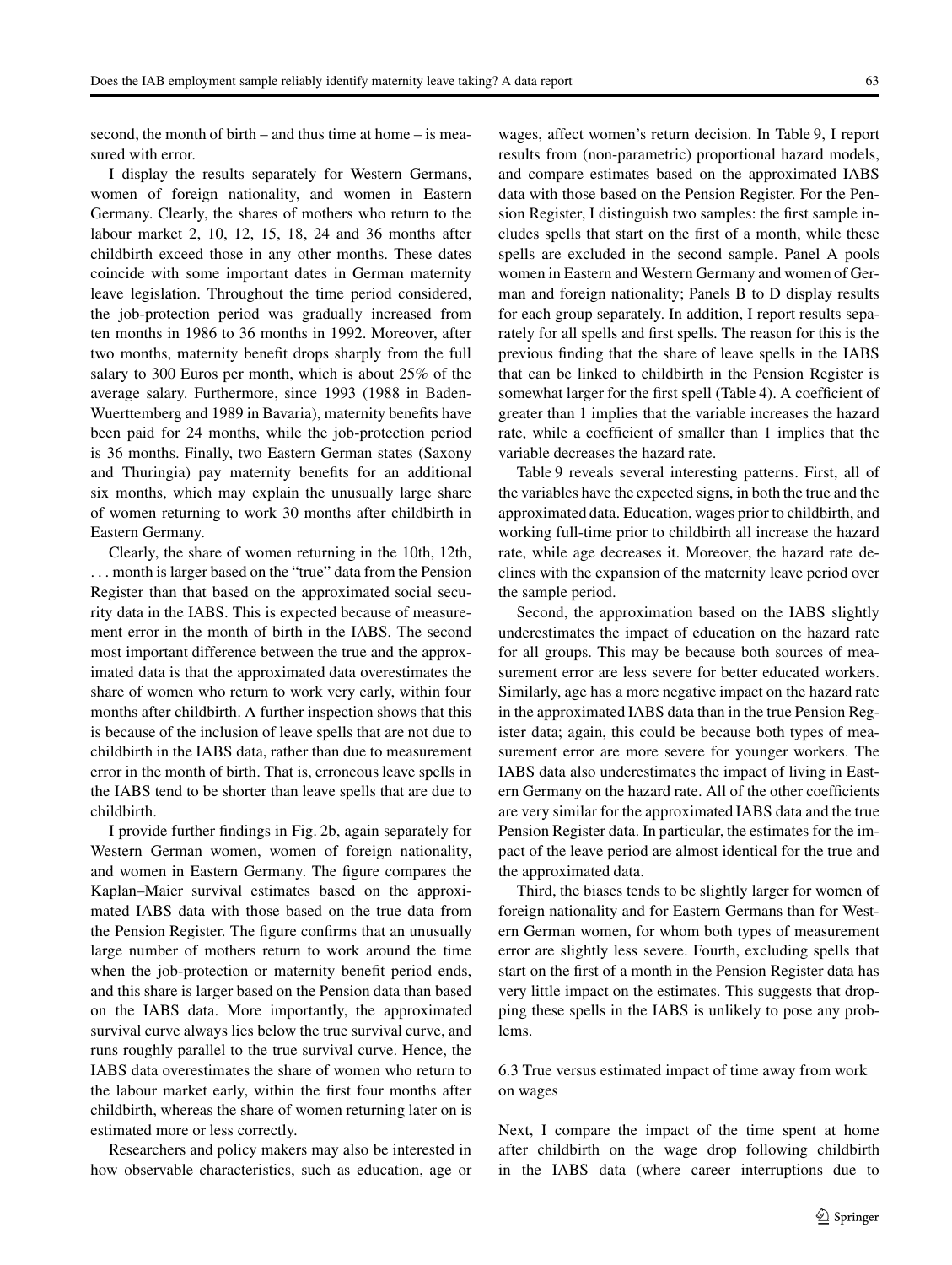|  |  | Table 9 True versus approximated leave spells: Proportional hazard models |  |  |  |  |
|--|--|---------------------------------------------------------------------------|--|--|--|--|
|--|--|---------------------------------------------------------------------------|--|--|--|--|

| Panel A: All              |                 |         |                 |         |              |         |                 |         |                 |         |              |         |
|---------------------------|-----------------|---------|-----------------|---------|--------------|---------|-----------------|---------|-----------------|---------|--------------|---------|
|                           | All spells      |         |                 |         |              |         | 1st spell       |         |                 |         |              |         |
|                           | True, 1st incl. |         | True, 1st excl. |         | Approx.      |         | True, 1st incl. |         | True, 1st excl. |         | Approx.      |         |
|                           | $N = 18.937$    |         | $N = 17.655$    |         | $N = 22.219$ |         | $N = 13.180$    |         | $N = 12.314$    |         | $N = 15.137$ |         |
| East                      | 2.108           | (0.095) | 2.100           | (0.100) | 1.850        | (0.080) | 2.456           | (0.119) | 2.453           | (0.124) | 2.139        | (0.099) |
| Foreign                   | 1.313           | (0.057) | 1.339           | (0.060) | 1.309        | (0.046) | 1.331           | (0.071) | 1.366           | (0.076) | 1.292        | (0.057) |
| Medium-skilled            | 1.023           | (0.029) | 1.037           | (0.030) | 0.990        | (0.024) | 0.962           | (0.034) | 0.974           | (0.035) | 0.954        | (0.029) |
| High-skilled              | 1.276           | (0.066) | 1.312           | (0.070) | 1.163        | (0.054) | 1.235           | (0.077) | 1.271           | (0.082) | 1.180        | (0.068) |
| Log-wage                  | 1.190           | (0.029) | 1.194           | (0.030) | 1.204        | (0.026) | 1.504           | (0.053) | 1.512           | (0.055) | 1.448        | (0.046) |
| Full-time                 | 1.221           | (0.030) | 1.221           | (0.031) | 1.169        | (0.027) | 1.214           | (0.046) | 1.215           | (0.048) | 1.185        | (0.041) |
| Age                       | 0.940           | (0.023) | 0.948           | (0.024) | 0.898        | (0.019) | 0.876           | (0.026) | 0.884           | (0.028) | 0.828        | (0.022) |
| Age <sup>2</sup>          | 1.001           | 0.000   | 1.001           | 0.000   | 1.002        | 0.000   | 1.002           | (0.001) | 1.002           | (0.001) | 1.003        | 0.000   |
| ML                        |                 |         |                 |         |              |         |                 |         |                 |         |              |         |
| 12 months                 | 0.960           | (0.033) | 0.942           | (0.033) | 0.949        | (0.030) | 0.953           | (0.040) | 0.925           | (0.040) | 0.926        | (0.036) |
| 15 months                 | 0.908           | (0.033) | 0.887           | (0.033) | 0.915        | (0.031) | 0.924           | (0.041) | 0.902           | (0.042) | 0.913        | (0.038) |
| 18 months                 | 0.843           |         | 0.828           |         | 0.836        |         | 0.847           |         | 0.830           |         | 0.827        |         |
|                           |                 | (0.028) |                 | (0.028) |              | (0.026) |                 | (0.035) |                 | (0.035) |              | (0.031) |
| 36 (18) months            | 0.779           | (0.028) | 0.769           | (0.028) | 0.776        | (0.025) | 0.778           | (0.034) | 0.768           | (0.035) | 0.772        | (0.031) |
| 36 (24) months            | 0.723           | (0.024) | 0.710           | (0.024) | 0.737        | (0.022) | 0.717           | (0.029) | 0.703           | (0.029) | 0.724        | (0.027) |
| Panel B: West, Germans    |                 |         |                 |         |              |         |                 |         |                 |         |              |         |
|                           | All spells      |         |                 |         |              |         | 1st spell       |         |                 |         |              |         |
|                           | True. 1st incl. |         | True, 1st excl. |         | Approx.      |         | True, 1st incl. |         | True, 1st excl. |         | Approx.      |         |
|                           | $N = 17.663$    |         | $N = 16.479$    |         | $N = 20.226$ |         | $N = 12.206$    |         | $N = 11.413$    |         | $N = 13.692$ |         |
| Medium-skilled            | 1.034           | (0.031) | 1.046           | (0.033) | 1.019        | (0.027) | 0.971           | (0.037) | 0.979           | (0.038) | 0.978        | (0.033) |
| High-skilled              | 1.307           | (0.071) | 1.334           | (0.075) | 1.198        | (0.059) | 1.264           | (0.084) | 1.288           | (0.089) | 1.201        | (0.074) |
|                           |                 |         |                 |         |              |         |                 |         |                 |         |              |         |
| Log-wage                  | 1.157           | (0.029) | 1.162           | (0.030) | 1.163        | (0.027) | 1.481           | (0.055) | 1.492           | (0.058) | 1.410        | (0.048) |
| Full-time                 | 1.217           | (0.031) | 1.213           | (0.033) | 1.156        | (0.028) | 1.199           | (0.049) | 1.190           | (0.051) | 1.152        | (0.044) |
| Age                       | 0.951           | (0.024) | 0.958           | (0.025) | 0.895        | (0.020) | 0.882           | (0.028) | 0.889           | (0.030) | 0.815        | (0.023) |
| Age <sup>2</sup>          | 1.001           | 0.000   | 1.001           | 0.000   | 1.002        | (0.000) | 1.002           | (0.001) | 1.002           | (0.001) | 1.004        | 0.000   |
| ML                        |                 |         |                 |         |              |         |                 |         |                 |         |              |         |
| 12 months                 | 0.974           | (0.034) | 0.957           | (0.034) | 0.957        | (0.031) | 0.965           | (0.041) | 0.937           | (0.041) | 0.935        | (0.037) |
| 15 months                 | 0.919           | (0.034) | 0.900           | (0.035) | 0.925        | (0.032) | 0.927           | (0.042) | 0.907           | (0.042) | 0.926        | (0.040) |
| 18 months                 | 0.852           | (0.029) | 0.837           | (0.029) | 0.839        | (0.027) | 0.852           | (0.036) | 0.834           | (0.036) | 0.830        | (0.032) |
| 36 (18) months            | 0.786           | (0.029) | 0.778           | (0.029) | 0.771        | (0.026) | 0.786           | (0.035) | 0.776           | (0.036) | 0.774        | (0.032) |
| 36 (24) months            | 0.743           | (0.025) | 0.730           | (0.025) | 0.750        | (0.023) | 0.736           | (0.030) | 0.721           | (0.030) | 0.744        | (0.028) |
|                           |                 |         |                 |         |              |         |                 |         |                 |         |              |         |
| Panel C: West, Foreigners |                 |         |                 |         |              |         |                 |         |                 |         |              |         |
|                           | All spells      |         |                 |         |              |         | 1st spell       |         |                 |         |              |         |
|                           | True, 1st incl. |         | True, 1st excl. |         | Approx.      |         | True, 1st incl. |         | True, 1st excl. |         | Approx.      |         |
|                           | $N = 851$       |         | $N = 787$       |         | $N = 1.400$  |         | $N = 564$       |         | $N = 522$       |         | $N = 868$    |         |
| Medium-skilled            | 0.984           | (0.080) | 0.984           | (0.083) | 0.870        | (0.056) | 0.956           | (0.096) | 0.974           | (0.102) | 0.874        | (0.072) |
| High-skilled              | 0.813           | (0.214) | 0.981           | (0.257) | 0.741        | (0.180) | 0.872           | (0.260) | 1.157           | (0.328) | 1.040        | (0.274) |
| Log-wage                  | 1.582           | (0.181) | 1.547           | (0.182) | 1.494        | (0.130) | 1.488           | (0.215) | 1.417           | (0.207) | 1.401        | (0.152) |
| Full-time                 | 1.171           | (0.131) | 1.214           | (0.140) | 1.172        | (0.098) | 1.566           | (0.219) | 1.725           | (0.238) | 1.446        | (0.158) |
| Age                       | 0.899           | (0.075) | 0.931           | (0.082) | 0.932        | (0.059) | 0.838           | (0.086) | 0.850           | (0.091) | 0.921        | (0.078) |
| Age <sup>2</sup>          | 1.002           | (0.002) | 1.001           | (0.002) | 1.001        | (0.001) | 1.003           | (0.002) | 1.003           | (0.002) | 1.001        | (0.002) |
| ML                        |                 |         |                 |         |              |         |                 |         |                 |         |              |         |
| 12 months                 | 0.701           | (0.111) | 0.697           | (0.116) | 0.837        | (0.101) | 0.683           | (0.150) | 0.684           | (0.156) | 0.750        | (0.133) |
| 15 months                 | 0.718           | (0.126) | 0.674           | (0.126) | 0.790        | (0.109) | 0.867           | (0.261) | 0.811           | (0.204) | 0.668        | (0.135) |
| 18 months                 | 0.667           | (0.101) | 0.673           | (0.105) | 0.779        | (0.089) | 0.681           | (0.136) | 0.679           | (0.137) | 0.717        | (0.116) |
| 36 (18) months            | 0.628           | (0.101) | 0.623           | (0.103) | 0.823        | (0.098) | 0.602           | (0.126) | 0.598           | (0.127) | 0.698        | (0.116) |
| 36 (24) months            | 0.455           | (0.068) | 0.451           | (0.070) | 0.607        | (0.068) | 0.445           | (0.087) | 0.434           | (0.086) | 0.487        | (0.077) |
|                           |                 |         |                 |         |              |         |                 |         |                 |         |              |         |
| Panel D: East             |                 |         |                 |         |              |         |                 |         |                 |         |              |         |
|                           | All spells      |         |                 |         |              |         |                 |         |                 |         |              |         |
|                           | True, 1st incl. |         | True, 1st excl. |         | Approx.      |         |                 |         |                 |         |              |         |
|                           | $N = 422$       |         | $N = 388$       |         | $N = 588$    |         |                 |         |                 |         |              |         |
| Medium-skilled            | 1.027           | (0.255) | 1.099           | (0.293) | 0.810        | (0.165) |                 |         |                 |         |              |         |
| High-skilled              | 1.319           | (0.468) | 1.379           | (0.511) | 0.978        | (0.292) |                 |         |                 |         |              |         |
|                           |                 |         |                 |         |              |         |                 |         |                 |         |              |         |
| Log-wage                  | 2.376           | (0.383) | 2.412           | (0.410) | 2.652        | (0.372) |                 |         |                 |         |              |         |
| Full-time                 | 1.292           | (0.206) | 1.337           | (0.219) | 1.377        | (0.180) |                 |         |                 |         |              |         |
| Age                       | 0.834           | (0.132) | 0.834           | (0.156) | 0.891        | (0.102) |                 |         |                 |         |              |         |
| Age <sup>2</sup>          | 1.002           | (0.003) | 1.002           | (0.003) | 1.002        | (0.002) |                 |         |                 |         |              |         |
| 1994                      | 1.114           | (0.116) | 1.077           | (0.117) | 1.034        | (0.094) |                 |         |                 |         |              |         |

*Note*: The table compares results from proportional hazard models in the IABS, after imposing my preferred restrictions ("Approx."), with those in the Pension Register ("true"). Here, I distinguish samples. In the first column, spells that start on the first of a month are included in the sample. In the second column, they are excluded. Robust standard errors in parentheses.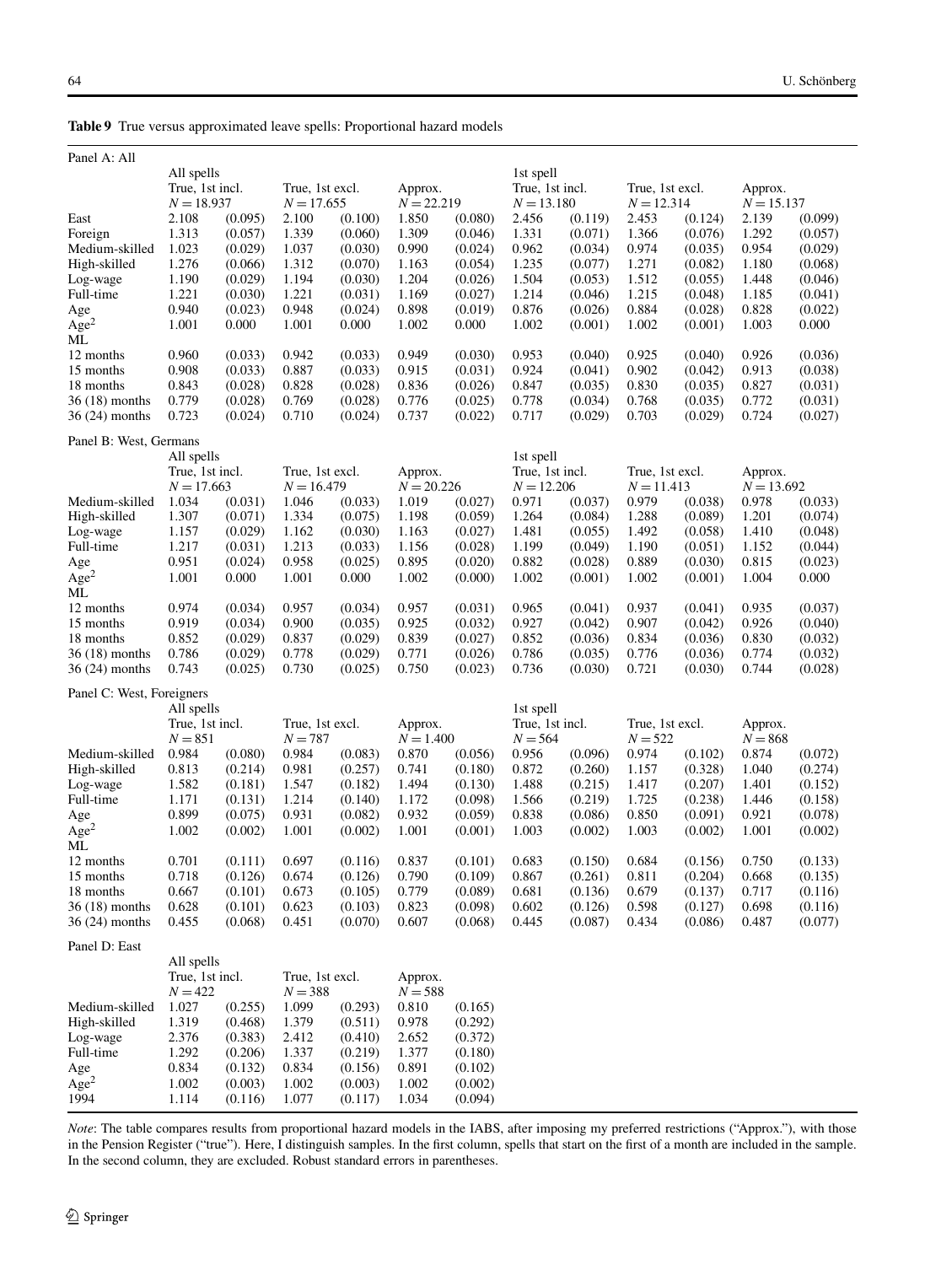| Panel A: West, Germans    |                 |         |                 |         |              |         |                 |         |                 |         |             |         |
|---------------------------|-----------------|---------|-----------------|---------|--------------|---------|-----------------|---------|-----------------|---------|-------------|---------|
|                           | All spells      |         |                 |         |              |         | 1st spell       |         |                 |         |             |         |
|                           | True, 1st incl. |         | True, 1st excl. |         | Approx.      |         | True, 1st incl. |         | True, 1st excl. |         | Approx.     |         |
|                           | $N = 11.005$    |         | $N = 10.283$    |         | $N = 12.976$ |         | $N = 7.232$     |         | $N = 6.766$     |         | $N = 8.362$ |         |
| Time at home              | $-0.004$        | (0.000) | $-0.004$        | (0.000) | $-0.006$     | (0.000) | $-0.004$        | (0.000) | $-0.004$        | (0.000) | $-0.005$    | (0.000) |
| Medium-skilled            | $-0.109$        | (0.015) | $-0.109$        | (0.016) | $-0.117$     | (0.012) | $-0.150$        | (0.019) | $-0.151$        | (0.020) | $-0.162$    | (0.016) |
| High-skilled              | $-0.035$        | (0.027) | $-0.031$        | (0.028) | $-0.061$     | (0.025) | 0.019           | (0.034) | 0.023           | (0.035) | $-0.022$    | (0.031) |
| Change full-time          | $-0.005$        | (0.007) | $-0.003$        | (0.007) | 0.013        | (0.006) | 0.089           | (0.010) | 0.089           | (0.011) | 0.096       | (0.009) |
| Age                       | $-0.104$        | (0.013) | $-0.099$        | (0.014) | $-0.116$     | (0.010) | $-0.156$        | (0.017) | $-0.148$        | (0.017) | $-0.173$    | (0.013) |
| Age <sup>2</sup>          | 0.002           | (0.000) | 0.002           | (0.000) | 0.002        | (0.000) | 0.003           | (0.000) | 0.002           | (0.000) | 0.003       | (0.000) |
| Panel B: West, Foreigners |                 |         |                 |         |              |         |                 |         |                 |         |             |         |
|                           | All spells      |         |                 |         |              |         | 1st spell       |         |                 |         |             |         |
|                           | True, 1st incl. |         | True, 1st excl. |         | Approx.      |         | True, 1st incl. |         | True, 1st excl. |         | Approx.     |         |
|                           | $N = 605$       |         | $N = 560$       |         | $N = 1.035$  |         | $N = 381$       |         | $N = 354$       |         | $N = 602$   |         |
| Time at home              | $-0.001$        | (0.002) | $-0.001$        | (0.002) | $-0.002$     | (0.001) | 0.001           | (0.002) | 0.001           | (0.002) | 0.000       | (0.001) |
| Medium-skilled            | $-0.032$        | (0.039) | $-0.019$        | (0.040) | $-0.043$     | (0.029) | $-0.060$        | (0.051) | $-0.048$        | (0.048) | $-0.039$    | (0.040) |
| High-skilled              | 0.115           | (0.063) | 0.101           | (0.061) | 0.053        | (0.047) | 0.082           | (0.065) | 0.066           | (0.064) | 0.035       | (0.051) |
| Change full-time          | 0.038           | (0.024) | 0.044           | (0.025) | 0.023        | (0.019) | 0.018           | (0.031) | 0.019           | (0.032) | 0.004       | (0.026) |
| Age                       | 0.019           | (0.039) | $-0.003$        | (0.039) | $-0.036$     | (0.028) | $-0.017$        | (0.049) | $-0.028$        | (0.051) | $-0.060$    | (0.036) |
| Age <sup>2</sup>          | 0.000           | (0.001) | 0.000           | (0.001) | 0.001        | (0.000) | 0.000           | (0.001) | 0.000           | (0.001) | 0.001       | (0.001) |
| Panel C: East             |                 |         |                 |         |              |         |                 |         |                 |         |             |         |
|                           | All spells      |         |                 |         |              |         |                 |         |                 |         |             |         |
|                           | True, 1st incl. |         | True, 1st excl. |         | Approx.      |         |                 |         |                 |         |             |         |
|                           | $N = 368$       |         | $N = 338$       |         | $N = 495$    |         |                 |         |                 |         |             |         |
| Time at home              | 0.005           | (0.002) | 0.004           | (0.002) | 0.002        | (0.001) |                 |         |                 |         |             |         |
| Medium-skilled            | $-0.025$        | (0.080) | $-0.070$        | (0.086) | $-0.082$     | (0.058) |                 |         |                 |         |             |         |
| High-skilled              | 0.007           | (0.121) | $-0.047$        | (0.128) | $-0.051$     | (0.085) |                 |         |                 |         |             |         |
| Change full-time          | 0.034           | (0.031) | 0.028           | (0.032) | 0.010        | (0.024) |                 |         |                 |         |             |         |
| Age                       | 0.048           | (0.062) | 0.018           | (0.068) | $-0.038$     | (0.039) |                 |         |                 |         |             |         |
| Age <sup>2</sup>          | $-0.001$        | (0.001) | 0.000           | (0.001) | 0.001        | (0.001) |                 |         |                 |         |             |         |
|                           |                 |         |                 |         |              |         |                 |         |                 |         |             |         |

**Table 10** True versus approximated leave spells: The impact of career interruptions on post-birth wages

*Note*: The table compares results from first difference models (i.e. the difference between the logarithm of the post-birth and pre-birth wage) in the IABS, after imposing my preferred restrictions ("Approx.") with those in the Pension Register ("true"). Here, I distinguish two samples. In the first column, spells that start on the first of a month are included in the sample. In the second column, they are excluded. Robust standard errors in parentheses.

childbirth can only be approximated) with that in the Pension Register (which includes precise information on childbirth). The findings are based on Sample B, and I impose my preferred sample restrictions. I further restrict the sample to women who return to the labour market within six years of childbirth. As in the previous section, the approximation based on the IABS contains two sources of measurement error: first, the sample includes some spells that are not due to childbirth, and second, the month of birth, and thus the time spent at home, is measured with error.

I estimate first difference models. My dependent variable is the difference between the first log-wage observed after childbirth and the pre-birth log-wage. I regress this variable on the number of months which the mother stays at home after childbirth, her education, age and age squared, the change in full-time status before and after childbirth, and dummy variables for the birth year. The results can be found in Table 10. Panel A displays the results for Western German women, while Panels B and C report the results for women of foreign nationality and Eastern German women respectively.

The most important pattern that emerges from the table is that the IABS data somewhat overestimates the negative impact of career interruptions on the wage drop following childbirth, in particular for Western German women. For this group, the estimate based on the IABS data implies that spending one additional year at home after childbirth reduces wages by 7.0%. In contrast, the true estimate based on the Pension Register is only 5.3%. The bias is similar when the sample is restricted to the first spell (6.5% versus 4.7%). The pattern is similar for women of foreign nationality and women in Eastern Germany: the impact of career interruptions is more negative (or, in the case of Eastern German women, less positive) in the IABS data than in the Pension Register. One explanation for this finding is that the IABS sample includes women who are on leave from their employer because they are sick, and not because they have given birth. Wage losses due to sick leave may exceed those due to maternity leave.

Also note that it makes little difference in the Pension Register whether or not we include maternity leave spells that start on the first of a month. This provides further evidence that this restriction is unlikely to bias results.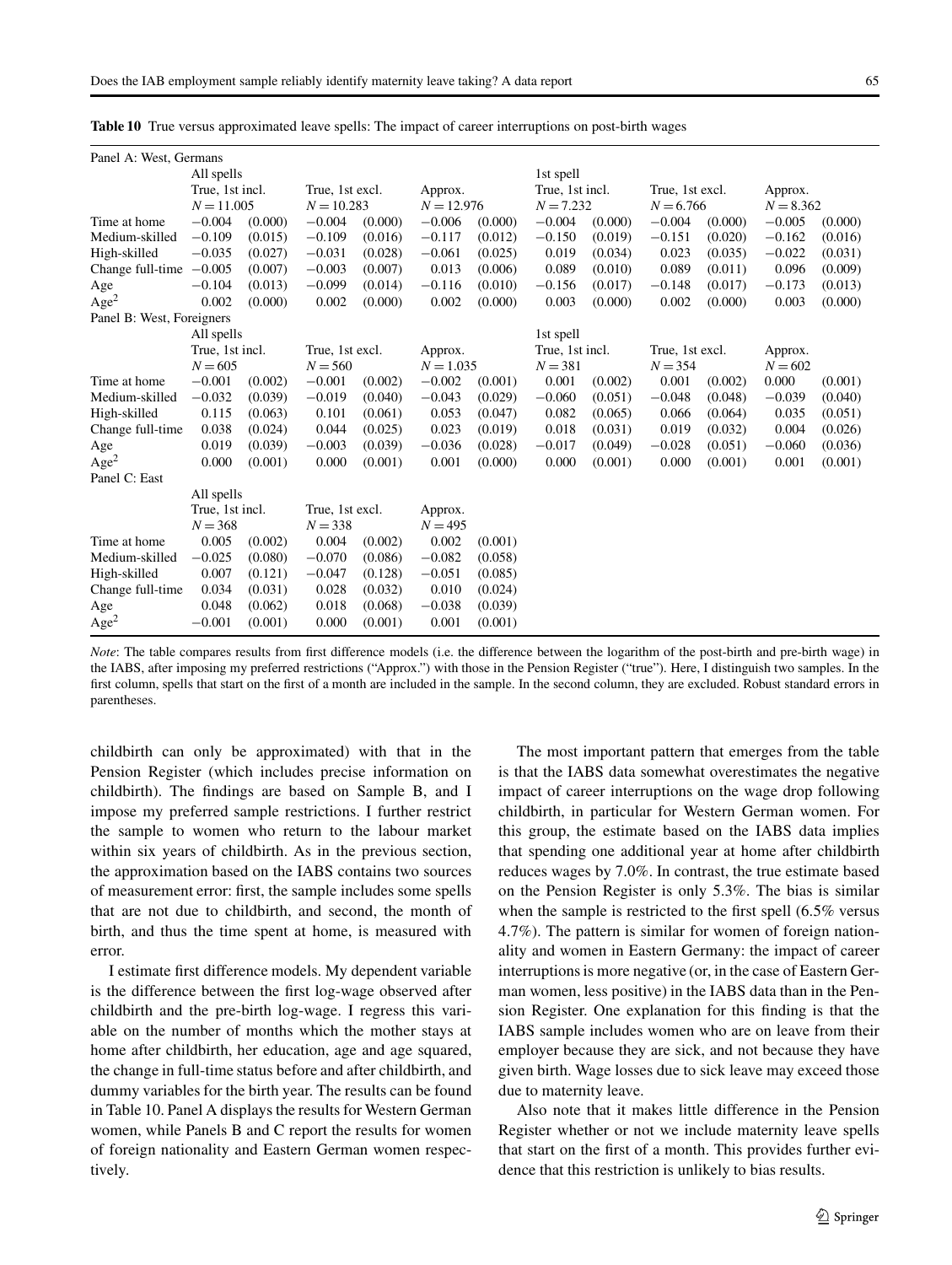| <b>IABS</b><br>Advantages                                                 | <i>Disadvantages</i>                                                                                                                                                                                                                                                                                                                                                                                                      | <b>GSOEP</b><br>Advantages                                                                                                                                                                                                                                                                                                              | <i>Disadvantages</i>                                                                       |
|---------------------------------------------------------------------------|---------------------------------------------------------------------------------------------------------------------------------------------------------------------------------------------------------------------------------------------------------------------------------------------------------------------------------------------------------------------------------------------------------------------------|-----------------------------------------------------------------------------------------------------------------------------------------------------------------------------------------------------------------------------------------------------------------------------------------------------------------------------------------|--------------------------------------------------------------------------------------------|
| 1) Large sample size<br>2) Precise information<br>on wages and employment | 1) No direct information on childbirth<br>2) No information on marital status,<br>spousal income and labour supply,<br>child care usage, etc.<br>3) No information on parental<br>leave of fathers<br>4) Information on marginal<br>employment since 1999 only<br>5) No information on hours worked,<br>other than full-time<br>and part-time work<br>6) Civil servants (e.g. teachers)<br>and self-employed are excluded | 1) Complete fertility history available<br>2) Information on e.g. marital status,<br>spousal income and labour supply,<br>child care usage, etc.<br>3) Parental leave of fathers<br>can be analyzed<br>4) Information on marginal<br>employment<br>5) Information on<br>(actual and usual)<br>hours worked<br>6) Covers all individuals | 1) Small sample Size<br>2) Wages and employment<br>are likely to be measured<br>with error |

**Table 11** Advantages and disadvantages of the IABS and the GSOEP

*Note*: The table provides an overview of the main advantages and disadvantages of the IABS and GSOEP for studying the impact of childbirth on mothers' (and fathers') careers.

A further interesting finding that emerges from Table 10 is that the wage penalty associated with longer career interruptions is substantially larger for Western German women than for women of foreign nationality or for Eastern German women, in both the IABS data and the Pension Register. In fact, the estimates in Table 10 suggest that (in Eastern Germany?) staying at home longer has a positive impact on the wage drop following childbirth. However, this finding has to be interpreted with considerable caution. This is because Eastern Germany experienced substantial wage growth throughout the early and mid-1990s. Since fertility data for Eastern Germany is only available from 1992 to 1995, it is difficult to disentangle the impact of career interruptions from that of aggregate wage growth.

## **7 Conclusion**

The two German micro data sets most commonly used to study the effects of career interruptions due to childbirth or taking maternity leave are the IAB Employment Sample and the German Socio-Economic Panel. I summarize the main advantages and disadvantages of each data set in Table 11. The main advantage of the IABS is the large sample size and the precise measurement of earnings. The main advantage of the German Socio-Economic Panel is the inclusion of a wide variety of background characteristics. In particular, the IABS does not include direct information on childbirth. It does, however, contain a variable that indicates an interruption of the employment relationship, so women who go on maternity leave can potentially be identified.

In this paper, I analyze the measurement error associated with the maternity leave variable in the IABS. My overall conclusions are positive: the vast majority of leave spells in the IABS are due to maternity leave (at least 90% for Western German women), but only after certain restrictions have been imposed. The child's birth month is measured correctly for at least 70% of births, and over- or underestimated by one month for a further 25%. I therefore conclude that the scientific use files of the IABS 75-01 and IABS 75-04 provide a very valuable alternative data source to the GSOEP to analyze career interruptions due to childbirth. Questions that can be addressed using the IABS include: When do women who take maternity leave return to the labour market after childbirth? How does the time away from work after childbirth affect the future wage growth of mothers? Which mothers experience the largest wage losses? Have there been changes over time? How have the expansions in maternity leave coverage that have taken place in Germany since the late 70s affected the labour supply and wages of mothers? Despite some caveats, the IABS data also has advantages over some widely used data sets in other countries. For instance, the Panel Study of Income Dynamics (PSID), the National Longitudinal Survey of Youth (NLSY), or the Survey of Income and Program Participation (SIPP) suffer, just like the GSOEP, from a small sample size, or follow individuals only for a few years so that long-term consequences of career interruptions due to childbirth cannot be analyzed.

There are, however, a number of questions that cannot be addressed with the IABS, but could possibly be addressed with the GSOEP, if the sample size is large enough (see also Table 11). Most importantly, the IABS does not allow researchers to identify childbirth, but only leave from employment. I show that between 1987 and 1994, about 50% of Western German mothers went on leave, although the share is likely to be considerably larger for first-time mothers. Taking maternity leave is substantially more common among mothers who were employed prior to childbirth. The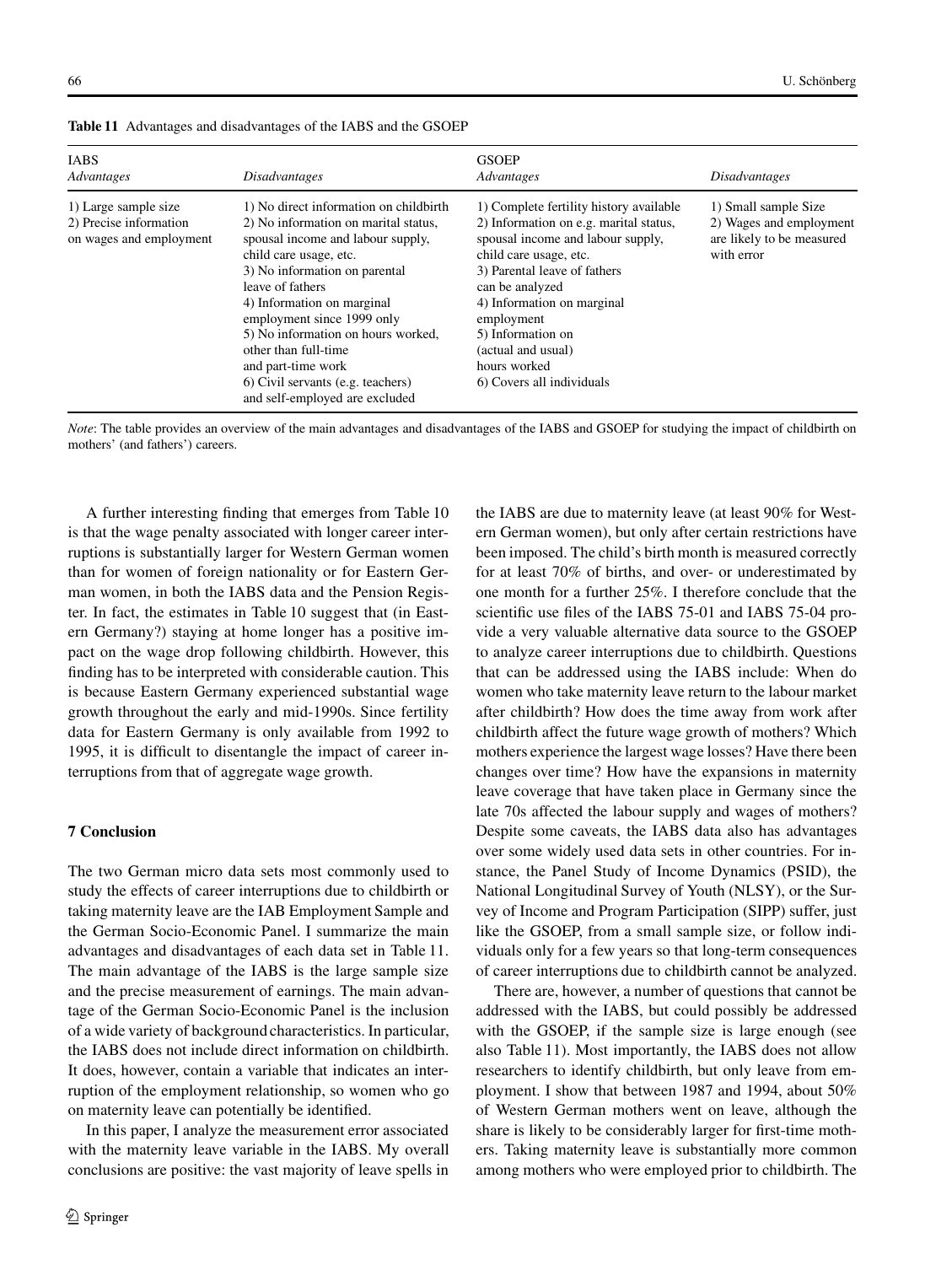IABS should therefore only be used if the focus is on mothers who are attached to the labour market.

Second, for fathers, only a small share of leave spells is due to paternity leave. Hence, the data set cannot be used to analyze how many fathers take paternity leave, and what consequences taking paternity leave has on their future careers. This is a highly relevant question in light of recent policy developments. For instance, the 2007 reform in Germany provided strong incentives for fathers and mothers to share parental leave. There are similar incentives for instance in Sweden, Iceland and Austria.

Third, although the IABS includes more background information than most other administrative data sets, some limitations remain. For instance, it is not possible to identify single women, or to link husbands and wives, in the IABS. Both are possible in the GSOEP. Moreover, unlike the GSOEP, the IABS does not include information on hours worked (other than full- or part-time work), and provides no information on women who are not covered by social security such as civil servants and the self-employed. A further disadvantage of the IABS, compared to the GSOEP, is that it only includes information on marginal part-time employment (i.e. jobs with a monthly salary (in 2008) of less than 400 Euros) from 1999. These jobs are likely to be common among mothers with young children. Hence, whether the GSOEP or the IABS is better suited to analyze a research problem depends on the research question.

#### **Executive summary**

The data set that researchers have used most often to study career interruptions due to childbirth in the German context is the German Socio-Economic Panel (GSOEP). An alternative data source is the much larger IAB Employment Sample (IABS). Although this data set does not include direct information on childbirth, mothers on maternity leave can potentially be identified. There are, however, two problems. First, the leave variable in the IABS does not distinguish between maternity leave and other leave, such as sick leave. Second, the child's birth month has to be inferred from the month in which the mother goes on maternity leave, which is likely to lead to measurement error in the time which the mother spends at home after childbirth.

This paper investigates both problems, using an extended version of the IABS that supplements the social security records with direct information on childbirth from the German Pension Register. My conclusion is positive: I find that for Western German women, at least 90% of leave spells in the IABS are due to maternity leave, but only after some sample restrictions have been imposed. The child's birth month is correctly estimated for at least 70%, and over- or underestimated by one month for about 25% of mothers.

I also directly investigate the biases that may arise due to the two types of measurement error in the IABS. I focus on two issues: women's decisions as to when to return to work after childbirth, and the impact of the duration of the career interruption on subsequent wages. Overall, both the IABS and the Pension Register (where the two types of measurement error are absent) yield very similar findings. However, the IABS slightly underestimates the impact of education and age on the returning hazard. Probably most importantly, the IABS somewhat overestimates the cost of career interruptions: one year at home is associated with a wage loss of 7% in the IABS, but only 5.3% in the Pension Register.

Finally, I analyze how many and which mothers take maternity leave. I find that between 1987 and 1994, about 50% of mothers in Western Germany, and 59% in Eastern Germany took maternity leave. The share is likely to be considerably larger for first-time mothers. Not surprisingly, taking maternity leave is substantially more common for mothers who were employed around conception, i.e. around nine months prior to childbirth (around 90%).

I conclude that the most recent scientific use files of the IABS, the IABS 75-01 and IABS 75-04, provide a very valuable alternative data source to the GSOEP to study career interruptions due to childbirth, as long as the focus is on women who are attached to the labour market.

#### **Kurzfassung**

Der Datensatz, der in Deutschland am häufigsten benutzt wurde, um Erwerbsunterbrechungen von jungen Müttern zu untersuchen, ist das sozio-ökonomische Panel. Ein alternativer Datensatz ist die wesentlich größere IAB-Beschäftigtenstichprobe (IABS). Dieser Datensatz enthält zwar keine direkten Informationen über das Geburtsdatum von Kindern. Mütter im Erziehungsurlaub können jedoch über Erwerbsunterbrechungen identifiziert werden. Hier gibt es jedoch zwei Probleme. Erstens, die Erwerbsunterbrechungsvariable in der IABS unterscheidet nicht zwischen einer Unterbrechung aufgrund von Erziehungsurlaub und einer Unterbrechung von z. B. Krankheit. Zweitens, der Geburtsmonat des Kindes muss vom Monat, in dem die Mutter in den Erziehungsurlaub geht, abgeleitet werden. Dies führt wahrscheinlich zu einem Messfehler in der Dauer der Erwerbsunterbrechung.

Dieser Datenreport untersucht beide Probleme basierend auf einer erweiterten Version der IABS, die zusätzlich zu den Sozialversicherungsangaben der IABS direkte Informationen über das Geburtsdatum der Kinder enthält. Diese Information stammt aus den Daten der Rentenversicherung. Meine Ergebnisse für westdeutsche Frauen zeigen, dass mindestens 90% der Erwerbsunterbrechungen in der IABS Unterbrechungen aufgrund von Erziehungsurlaub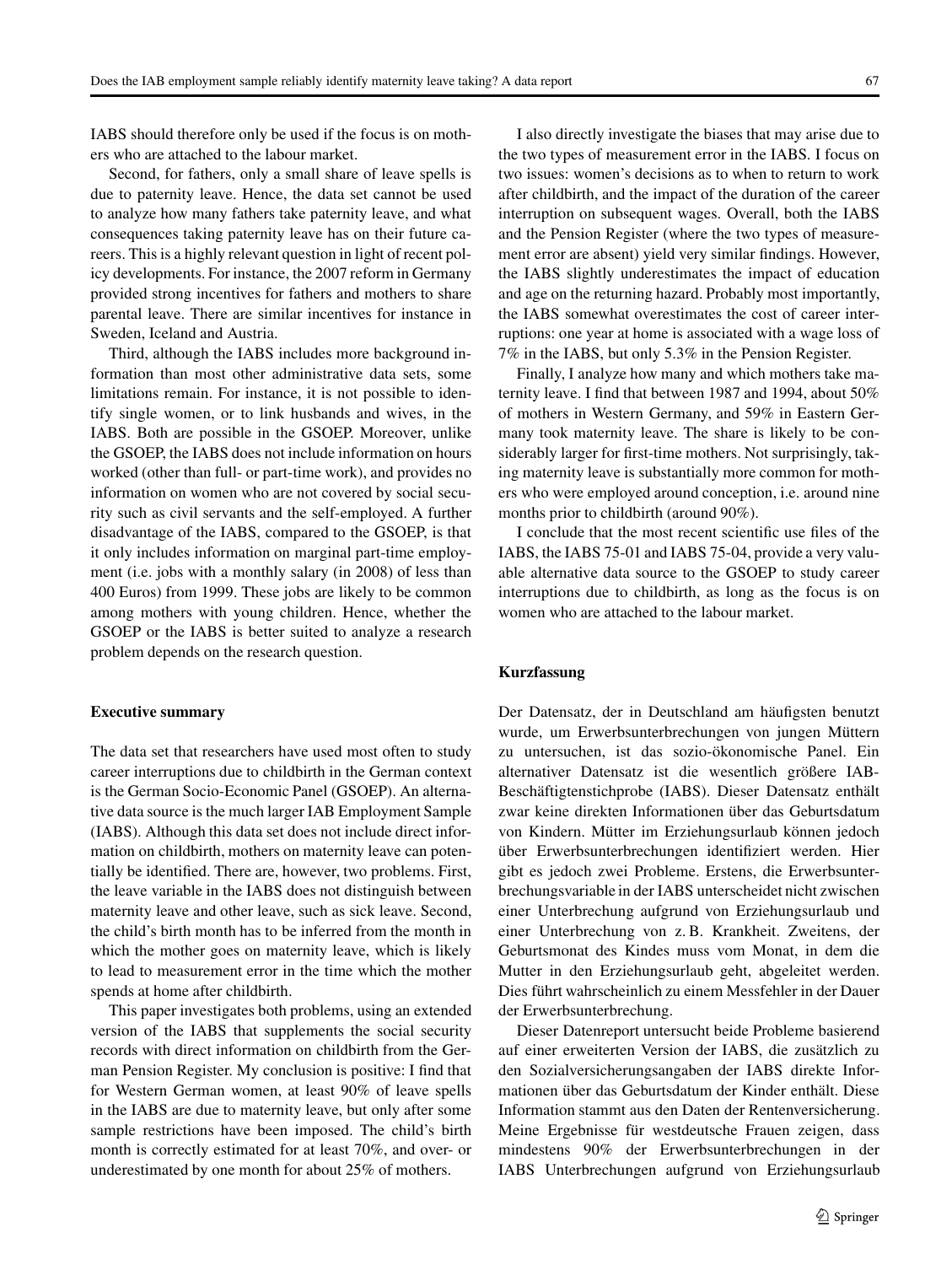sind. Außerdem wird für mindestens 70% der Mütter der Geburtsmonat des Kindes in der IABS korrekt gemessen. Für weitere 25% wird der Geburtsmonat um einen Monat unter- oder überschätzt.

Außerdem untersuche ich, ob und wie sich die beiden Messfehlerarten in der IABS auf verschiedene Schätzungen auswirken. Hier konzentriere ich mich auf zwei Fragestellungen: die Entscheidung von Müttern, wann sie nach der Geburt ihres Kindes wieder in den Arbeitsmarkt zurückkehren, und die Auswirkungen der Länge der Erwerbsunterbrechung auf die Löhne der Mütter. Im Großen und Ganzen sind die Ergebnisse, die auf der IABS und auf den Daten der Rentenversicherung (in denen es die beiden Messfehler nicht gibt) basieren, sehr ähnlich. Allerdings ist zu berücksichtigen, dass die IABS den Effekt von Ausbildung und Alter auf die Rückkehrrate in den Arbeitsmarkt leicht unterschätzt. Außerdem werden die Kosten einer Erwerbsunterbrechung in der IABS leicht überschätzt: Eine Erwerbsunterbrechung von einem Jahr führt zu einem Lohnverlust von 7% basierend auf den Daten der IABS, verglichen mit nur 5,3% basierend auf den Daten der Rentenversicherung.

Schließlich untersuche ich, wie viele Mütter vom Erziehungsurlaub Gebrauch machen. Dies ist für etwa 50% der Mütter in Westdeutschland und 59% der Mütter in Ostdeutschland der Fall. Für Erstgebärende ist der Anteil wahrscheinlich deutlich höher. Es sollte nicht überraschen, dass unter Frauen, die 9 Monate vor der Geburt ihres Kindes beschäftigt waren, die Inanspruchnahme vom Erziehungsurlaub wesentlich höher ist (etwa 90%).

Mein Fazit ist, dass die neueren Scientific Usefiles der IABS, die IABS 75-01 und die IABS 75-04, eine sehr wertvolle alternative Datenquelle zum sozio-ökonomischen Panel darstellen, um Erwerbsunterbrechungen aufgrund von Erziehungsurlaub zu studieren. Allerdings muss berücksichtigt werden, dass in der IABS nur Mütter im Erziehungsurlaub, und nicht generell die Geburt eines Kindes, beobachtet wird.

**Acknowledgements** The author would like to thank Stefan Bender, Nils Drews, Astrid Kunze and Dana Müller for helpful comments and suggestions.

### **Appendix A: Detailed descriptions of variables**

This appendix contains a detailed description of the variables used in the analysis.

#### Number of leave spells

A woman is considered to be on maternity leave if the btyp variable is between 2 and 6. (Note that all btyp spells that are equal to 2 are dropped in the final analysis because these spells start on January 1). In order to obtain the number of leave spells, I simply add up the number of times a woman goes on leave. It sometimes happens that one leave spell starts shortly after another. If the duration between the end of the first leave spell and the beginning of the next leave spell is less than nine months, I count the two leave spells as one leave spell. The analysis in this paper is based on the first to the fourth leave spells. This restriction eliminates about 1% of all leave spells.

Eastern Germany and foreign nationality

A woman is considered to be from Eastern Germany if the first spell identifies her as Eastern German. A woman is considered to be a foreign national if the first spell identifies her as a foreign national.

# Education

Women with less than 3/10 of spells as university graduates and at least 3/10 of spells as apprentices are classified as apprentices or medium-skilled. Women with at least 3/10 of spells as university graduates are classified as high-skilled. All other women are classified as low-skilled.

#### Return to work

I require women to return to work for at least two consecutive months. I impose this restriction because up to 5% of women return to work for less than two months, typically when their job-protected leave expires. Many of these women do not take up permanent employment until many years later. The results are similar if a more stringent definition, such as working for at least six consecutive months, is used.

Pre-birth characteristics (wage, working full-time)

Pre-birth characteristics are measured around conception, i.e. nine months prior to childbirth. In the rare event that a woman was not working nine months before childbirth, pre-birth characteristics refer to the last valid employment and wage spell prior to the leave.

# Maternity leave

In Tables 2 and 3, I consider a mother to be on maternity leave from her pre-birth employer if the btyp variable takes a value between 2 and 6 at least once within six months before and after the birth date recorded in the Pension Register. I have experimented with a more stringent definition according to which the btyp variable is between 2 and 6 at least once within three months before and after childbirth. This has only a small impact on my findings.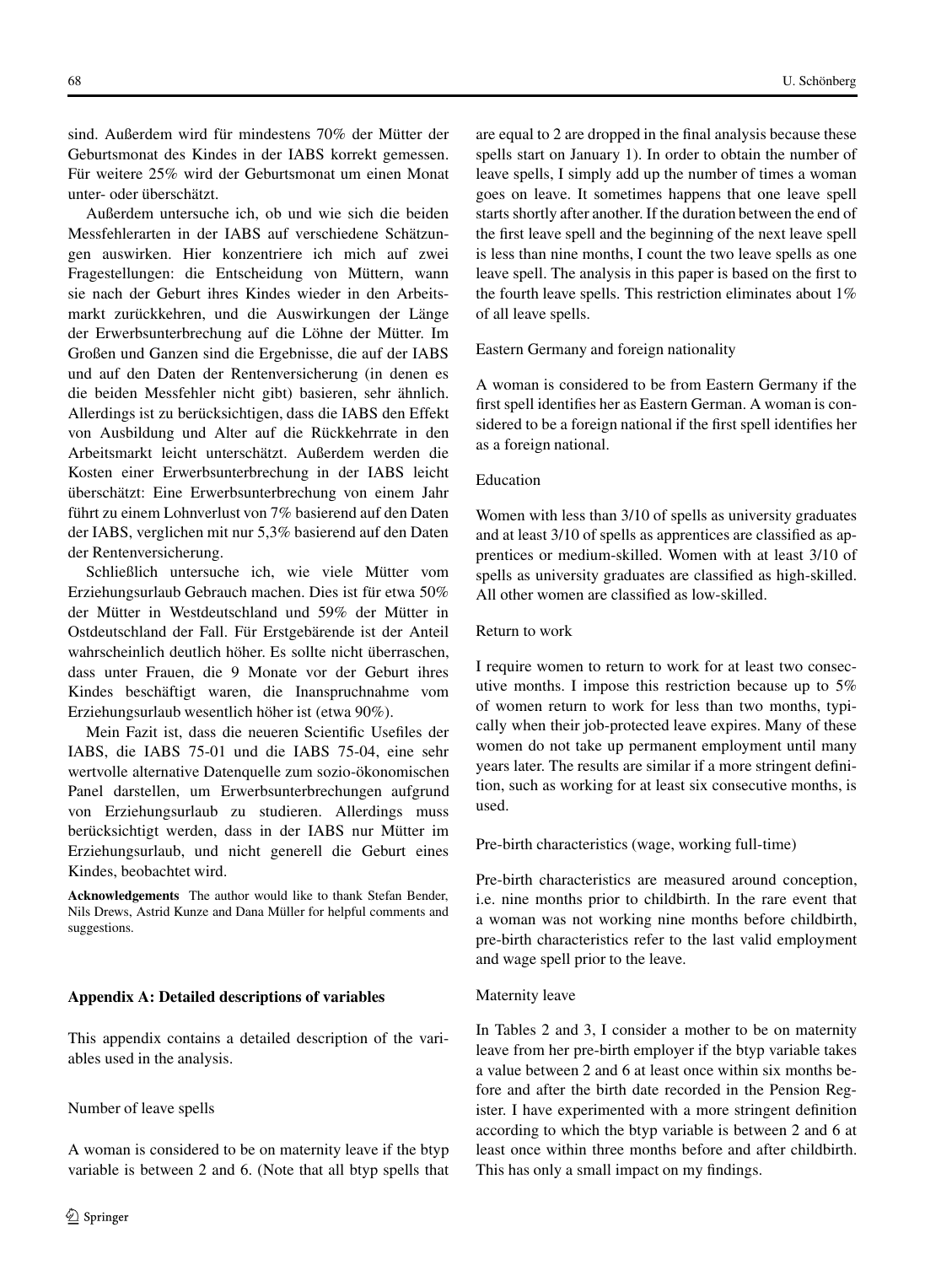## Childbirth

The Pension Register records the birth year and birth month of all children born after December 31 1985. There is an additional variable in the data set that indicates whether a woman is eligible for a pension because of childbirth. In some rare cases, a woman has given birth according to this variable, but there is no recorded birth. In Tables 4 to 10 and Fig. 2a and 2b, I consider a leave spell to be due to maternity leave if the Pension Register records a birth (including births based only on the activity variable) within six months before or after the start of the leave spell. Alternative definitions (such as three months before and after the start of the leave spell) have little effect on my findings.

# **Appendix B: Overview of the different IABS employment samples**

This section provides an overview of the different versions of the scientific use files of the IAB Employment Sample, and explains why I caution against using the two oldest versions to identify mothers on maternity leave. The analysis in this paper is based on the weakly anonymous version (and not the scientific use file) of the IABS 75-95. This data file differs from the scientific use files in that very few steps have been undertaken to anonymize the data.

Table 12 highlights the main characteristics of the four available scientific use files (IABS 75-95, IABS 75-97, IABS 75-01, and IABS 75-04), and briefly describes how the data was anonymized in order to make it available to the scientific community. The basic file IABS 75-95 and the regional file IABS 75-97 are 1% random samples of social security records and are available for the years 1975 to 1995 and 1975 to 1997 respectively. The regional files IABS 75-01 and IABS 75-04 are 2% random samples of social security records and are available for the years 1975 to 2001 and 1975 to 2004 respectively. In all four files, the anonymization process first involves the exclusion of certain variables, such as marital status (which has been found to be unreliable). Second, some variables are aggregated in order to prevent the identification of individuals. In the basic file IABS 75-95, this mainly concerns the regional variable, which only allows the distinction between Eastern and Western Germany, rather than the original 323 districts. In the three regional files, this generally concerns the industry and occupation variable. In the two oldest versions of the IAB Employment Sample, the IABS 75-95 and IABS 75-97, an additional step has been undertaken to anonymize the data: all of an individual's spells are moved forward or backward by a random constant. While this

**Table 12** Overview of the different versions of the IAB employment samples (scientific use files only)

|                       | Short description                     | Anonymization                    | Suitable to identify maternity<br>leave spells? |
|-----------------------|---------------------------------------|----------------------------------|-------------------------------------------------|
| IABS 75-95            | 1% random sample                      | Aggregation of certain           | No. because of the                              |
| (scientific use file) | 1975-1995                             | variables (mostly region)        | forward/backward shifting                       |
|                       | Detailed occupation                   | Exclusion of some variables      | of individual spells                            |
|                       | and industry classification           | Forward or backward shifting     |                                                 |
|                       | Only two regions, eastern and western | of all spells of an individual   |                                                 |
|                       | Germany, can be distinguished         | by a random constant             |                                                 |
| IABS 75-97            | 1% random sample                      | Aggregation of                   | No. because of the                              |
| (scientific use file) | 1975-1997                             | certain variables                | forward/backward shifting                       |
|                       | aggregation of occupation             | (mostly occupation and industry) | of individual spells                            |
|                       | and industry classifications          | Exclusion of some variables      |                                                 |
|                       | Detailed regional classification      | Forward or backward shifting     |                                                 |
|                       |                                       | of all spells of an individual   |                                                 |
|                       |                                       | by a random constant             |                                                 |
| <b>IABS 75-01</b>     | 2% random sample                      | Aggregation of certain           | Yes                                             |
| (scientific use file) | 1975-2001                             | variables (mostly                |                                                 |
|                       | aggregation of occupation and         | occupation and industry)         |                                                 |
|                       | industry classifications              | Exclusion of some variables      |                                                 |
|                       | Detailed regional classification      |                                  |                                                 |
| IABS 75-04            | 2% random sample                      | See IABS 75-01                   | Yes                                             |
| (scientific use file) | 1975-2004                             |                                  |                                                 |
|                       | Aggregation of occupation             |                                  |                                                 |
|                       | and industry classifications          |                                  |                                                 |
|                       | Detailed regional classification      |                                  |                                                 |

*Note*: The table provides an overview of the different versions of the IAB scientific use files.